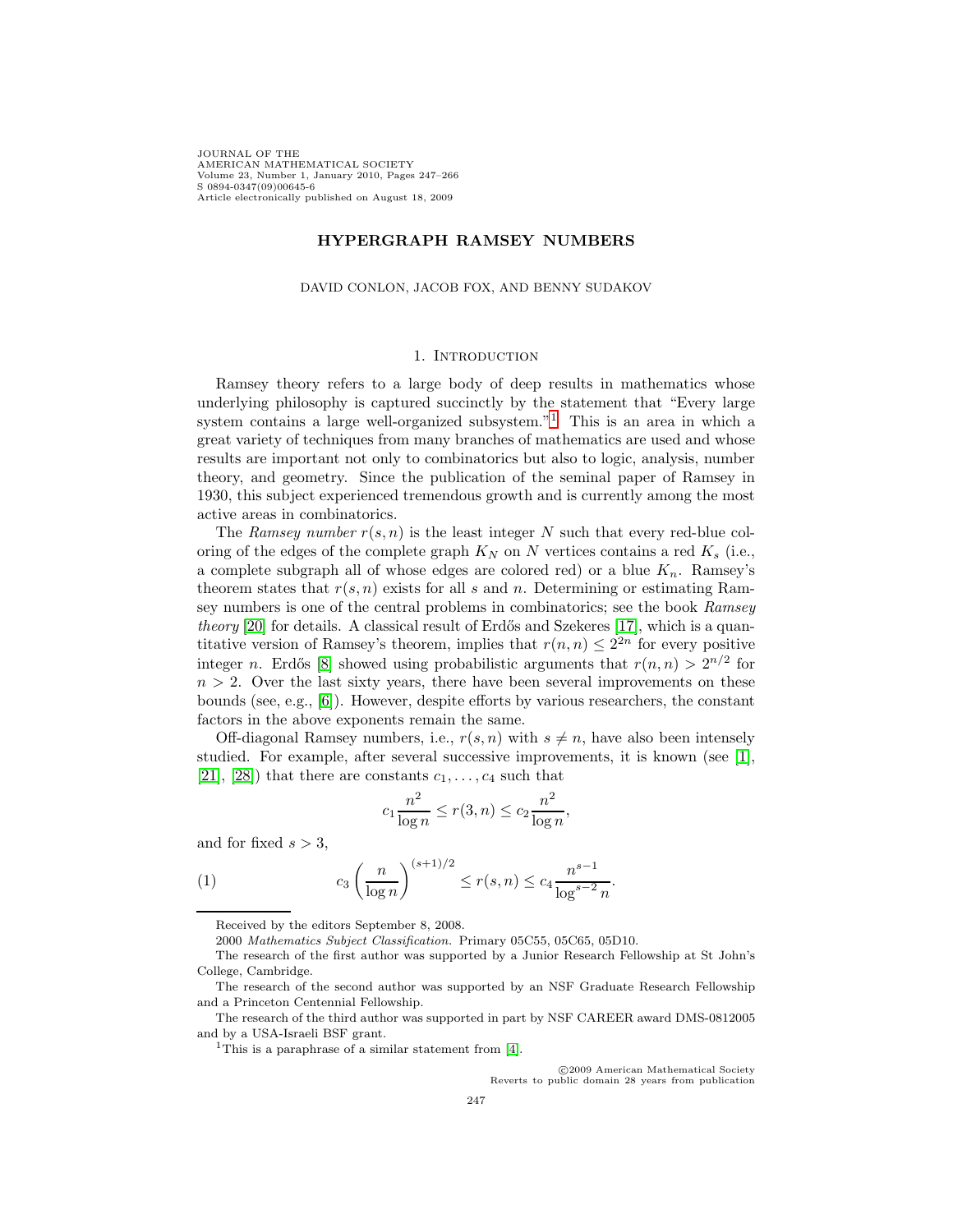(For  $s = 4$ , Bohman [\[3\]](#page-18-4) recently improved the lower bound by a factor of  $\log^{1/2} n$ .) All logarithms in this paper are base e unless otherwise stated.

Although already for graph Ramsey numbers there are significant gaps between the lower and upper bounds, our knowledge of hypergraph Ramsey numbers is even weaker. The Ramsey number  $r_k(s, n)$  is the minimum N such that every red-blue coloring of the unordered k-tuples of an N-element set contains a red set of size s or a blue set of size  $n$ , where a set is called red (blue) if all  $k$ -tuples from this set are red (blue). Erdős, Hajnal, and Rado [\[15\]](#page-19-4) showed that there are positive constants  $c$  and  $c'$  such that

$$
2^{cn^2} < r_3(n, n) < 2^{2^{c'n}}.
$$

They also conjectured that  $r_3(n, n) > 2^{2^{cn}}$  for some constant  $c > 0$ , and Erdős offered a \$500 reward for a proof. Similarly, for  $k \geq 4$ , there is a difference of one exponential between the known upper and lower bounds for  $r_k(n, n)$ , i.e.,

$$
t_{k-1}(cn^2) \le r_k(n,n) \le t_k(c'n),
$$

where the tower function  $t_k(x)$  is defined by  $t_1(x) = x$  and  $t_{i+1}(x) = 2^{t_i(x)}$ .

The study of 3-uniform hypergraphs is particularly important for our understanding of hypergraph Ramsey numbers. This is because of an ingenious construction called the stepping-up lemma due to Erdős and Hajnal (see, e.g., Chapter 4.7 in [\[20\]](#page-19-0)). Their method allows one to construct lower bound colorings for uniformity  $k+1$  from colorings for uniformity k, effectively gaining an extra exponential each time it is applied. Unfortunately, the smallest k for which it works is  $k = 3$ . Therefore, proving that  $r_3(n, n)$  has doubly exponential growth will allow one to close the gap between the upper and lower bounds for  $r_k(n, n)$  for all uniformities k. There is some evidence that the growth rate of  $r_3(n,n)$  is closer to the upper bound, namely, that with four colors instead of two this is known to be true. Erdős and Hajnal (see, e.g., [\[20\]](#page-19-0)) constructed a 4-coloring of the triples of a set of size  $2^{2^{cn}}$  which does not contain a monochromatic subset of size n. This is sharp up to the constant c. It also shows that the number of colors matters a lot in this problem and leads to the question of what happens in the intermediate case when we use three colors. The 3-color Ramsey number  $r_3(n, n, n)$  is the minimum N such that every 3-coloring of the triples of an N-element set contains a monochromatic set of size  $n$ . In this case, Erdős and Hajnal have made some improvement on the lower bound  $2^{cn^2}$  (see [\[14\]](#page-18-5) and [\[5\]](#page-18-6)), showing that  $r_3(n, n, n) \ge 2^{cn^2 \log^2 n}$ . Here, we substantially improve this bound, extending the above-mentioned stepping-up lemma of these two authors to show

<span id="page-1-2"></span>**Theorem 1.1.** There is a constant  $c > 0$  such that

$$
(2) \t\t\t r_3(n,n,n) \ge 2^{n^{c \log n}}
$$

<span id="page-1-0"></span>For off-diagonal Ramsey numbers, a classical argument of Erdős and Rado [\[16\]](#page-19-5) from 1952 demonstrates that

.

(3) 
$$
r_k(s,n) \leq 2^{\binom{r_{k-1}(s-1,n-1)}{k-1}}.
$$

<span id="page-1-1"></span>Together with the upper bound in [\(1\)](#page-0-1) it gives for fixed s that  $r_3(s, n) \leq 2^{\binom{r_2(s-1, n-1)}{2}}$  $\leq 2^{c \frac{n^{2s-4}}{\log^{2s-6} n}}$ . Our next result improves the exponent of this upper bound by a factor of  $n^{s-2}/p$ olylog n.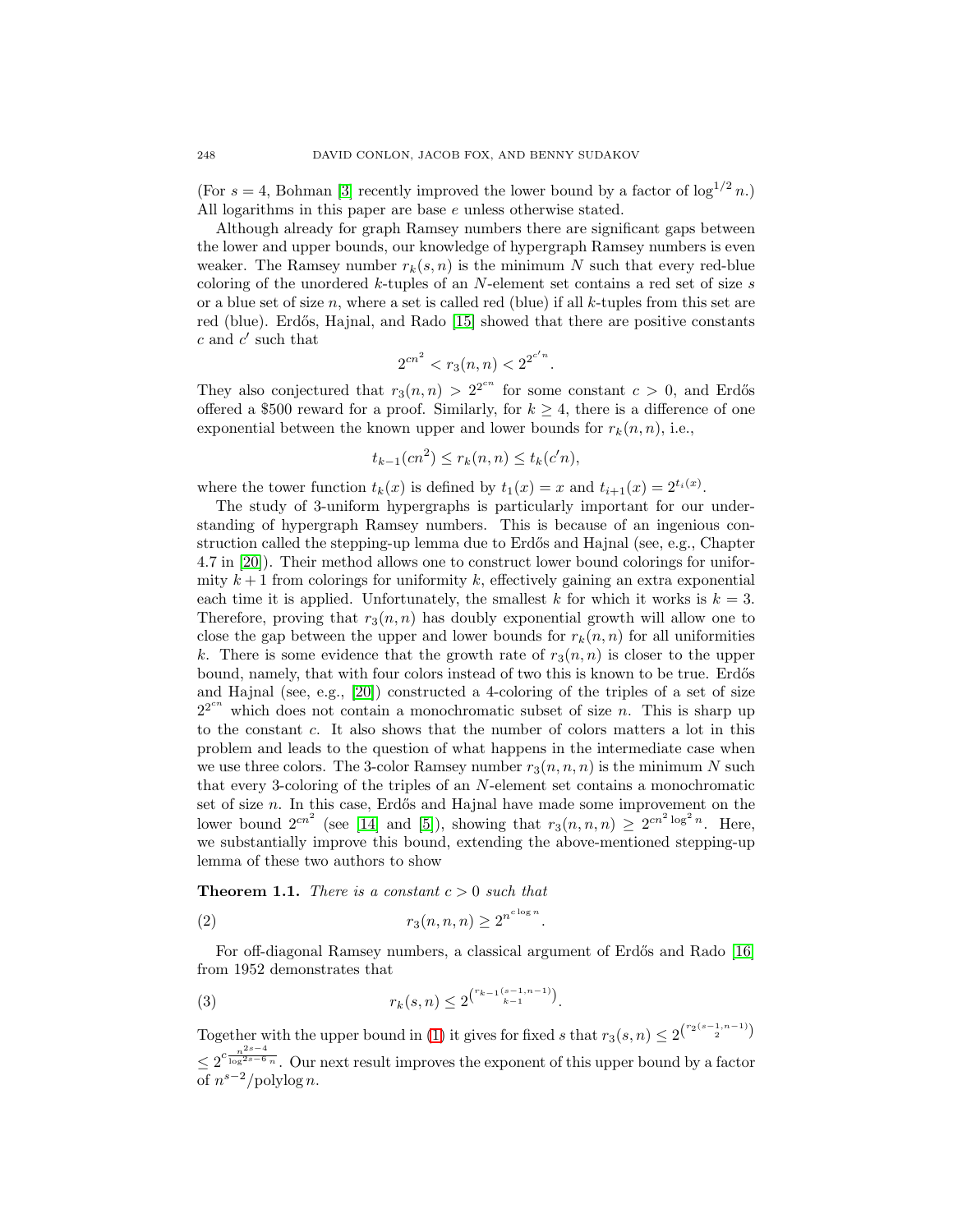<span id="page-2-1"></span>**Theorem 1.2.** For fixed  $s \geq 4$  and sufficiently large n,

(4) 
$$
\log r_3(s,n) \le \left(\frac{(s-3)}{(s-2)!} + o(1)\right) n^{s-2} \log n.
$$

Clearly, a similar improvement for off-diagonal Ramsey numbers of higher uniformity follows from this result together with [\(3\)](#page-1-0).

Erdős and Hajnal [\[13\]](#page-18-7) showed that  $\log r_3(4, n) > cn$  using the following simple construction. They consider a random tournament on  $[N] = \{1, \ldots, N\}$  and they color the triples from  $[N]$  red if they form a cyclic triangle and blue otherwise. Since it is well known and easy to show that every tournament on four vertices contains at most two cyclic triangles and a random tournament on N vertices with high probability does not contain a transitive subtournament of size  $c' \log N$ , the resulting coloring neither has a red set of size 4 nor a blue set of size  $c' \log N$ . In the same paper from 1972, they suggested that  $\frac{\log r_3(4,n)}{n} \to \infty$ . Here we prove the following new lower bound, which implies this conjecture.

<span id="page-2-2"></span>**Theorem 1.3.** There is a constant  $c > 0$  such that

$$
\log r_3(s, n) \geq c \, sn \, \log \left( \frac{n}{s} + 1 \right)
$$

for all  $4 \leq s \leq n$ .

Combining this result together with the stepping-up lemma of Erdős and Hajnal (see [\[20\]](#page-19-0)), one can also obtain analogous improvements of lower bounds for offdiagonal Ramsey numbers for complete k-uniform hypergraphs with  $k \geq 4$ .

In view of our unsatisfactory knowledge of the growth rate of hypergraph Ramsey numbers, Erdős and Hajnal [\[13\]](#page-18-7) started the investigation of the following more general problem. Fix positive integers  $k$ ,  $s$ , and  $t$ . What is the smallest  $N$  such that every red-blue coloring of the k-tuples of an N-element set has either a red set of size n or has a set of size s which contains at least t blue k-tuples? Note that when  $t = \binom{s}{k}$  the answer to this question is simply  $r_k(n, s)$ .

Let  $\binom{X}{k}$  denote the collection of all k-element subsets of the set X. Define  $f_k(N, s, t)$  to be the largest n for which every red-blue coloring of  $\binom{[N]}{k}$  has a red n-element set or a set of size  $s$  which contains at least  $t$  blue  $k$ -tuples. Erdős and Hajnal [\[13\]](#page-18-7) in 1972 conjectured that as t increases from 1 to  $\binom{s}{k}$ ,  $f_k(N, s, t)$  grows first like a power of N, then at a well-defined value  $t = h_1^{(k)}(s)$ ,  $f_k(N, s, t)$  grows like a power of  $\log N$ , i.e.,  $f_k(N, s, h_1^{(k)}(s) - 1) > N^{c_1}$  but  $f_k(N, s, h_1^{(k)}(s)) < (\log N)^{c_2}$ . Then, as t increases further, at  $h_2^{(k)}(s)$  the function  $f_k(N, s, t)$  grows like a power of  $\log \log N$ , etc., and finally  $f_k(N, s, t)$  grows like a power of  $\log_{(k-2)} N$  for  $h_{k-2}^{(k)}(s) \le$  $t \leq {s \choose k}$ . Here  $\log_{(i)} N$  is the *i*-fold iterated logarithm of N, which is defined by  $\log_{(1)} N = \log N$  and  $\log_{(j+1)} N = \log(\log_{(j)} N)$ .

This problem of Erdős and Hajnal is still widely open. In [\[13\]](#page-18-7) they started a careful investigation of  $h_1^{(3)}(s)$  and made several conjectures which would determine this function. We make progress on their conjectures, computing  $h_1^{(3)}(s)$  for infinitely many values of s. We also approximate  $h_1^{(3)}(s)$  for all s.

<span id="page-2-0"></span>**Theorem 1.4.** If s is a power of 3, then

$$
h_1^{(3)}(s) = \frac{1}{4} \binom{s+1}{3} + 1.
$$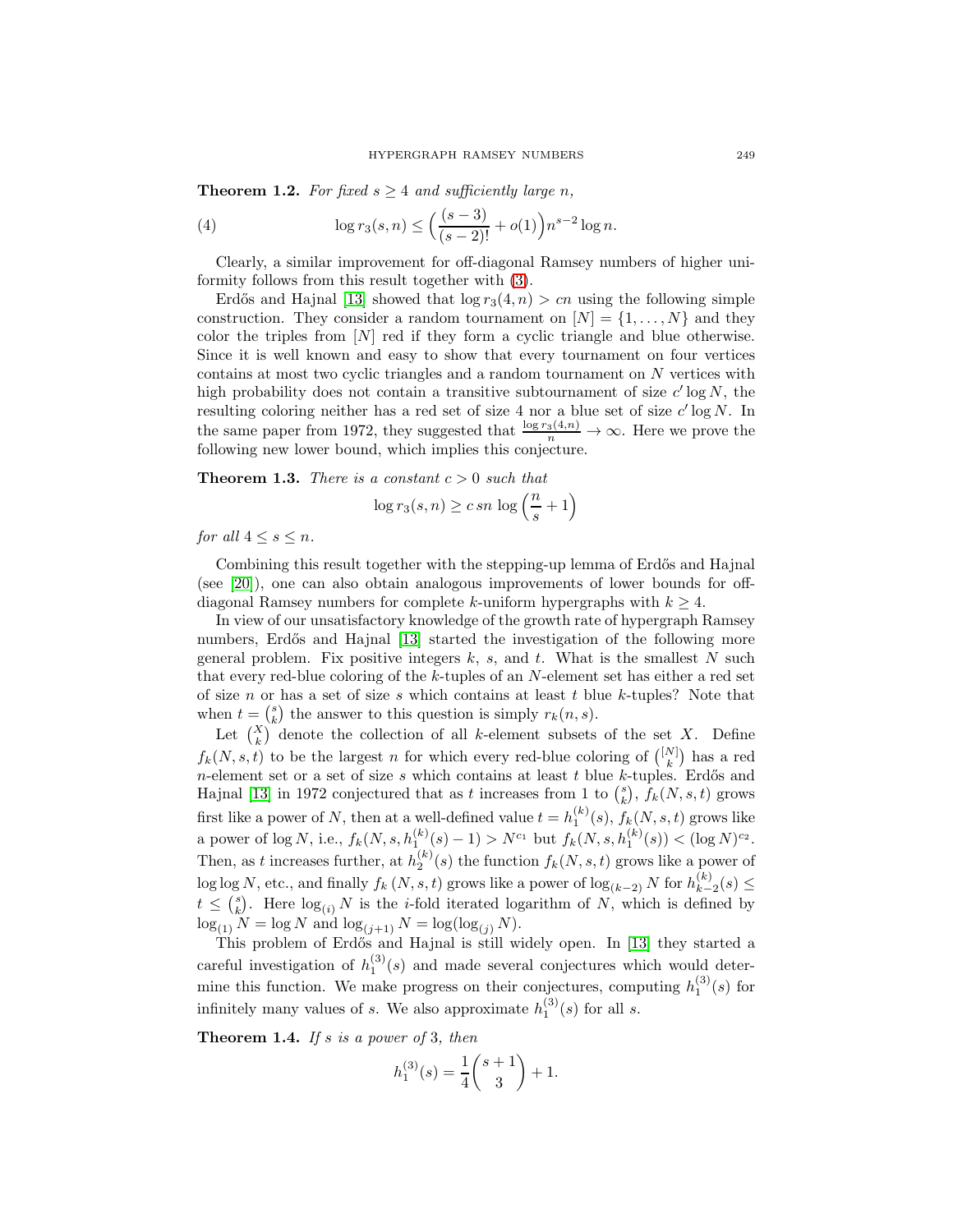Moreover, for all s,

$$
h_1^{(3)}(s) = \frac{s^3}{24} + O(s \log s).
$$

More precisely, we show that when  $s$  is a power of 3, then there is a red-blue coloring of the triples of an  $N$ -element set such that no subset of size  $s$  contains  $\frac{1}{4} {s+1 \choose 3} + 1$  red triples, and the largest blue subset has size  $O(\log N)$ . On the other hand, every red-blue coloring of the triples of an N-element set has a subset of size s which contains  $\frac{1}{4}$  $\binom{s+1}{3}$  red triples or has a blue subset of size  $N^{c_s}$ . Our methods can be used to determine  $h_1^{(3)}(s)$  for many other values of s, including 24 of the first 100 positive integers.

In the next section, we prove Theorem [1.2.](#page-1-1) Our lower bound on  $r_3(s, n)$  appears in Section [3](#page-8-0) and, in Section [4,](#page-10-0) we prove Theorem [1.1.](#page-1-2) In Section [5,](#page-12-0) we prove Theorem [1.4.](#page-2-0) Finally, in the last section of the paper, we make several additional remarks on related hypergraph Ramsey problems. Throughout the paper, we systematically omit floor and ceiling signs whenever they are not crucial for the sake of clarity of presentation. We also do not make any serious attempt to optimize absolute constants in our statements and proofs.

# 2. AN UPPER BOUND FOR  $r_3(s, n)$

<span id="page-3-1"></span>In this section we prove the upper bound [\(4\)](#page-2-1) on off-diagonal hypergraph Ramsey numbers.

First we briefly discuss a classical approach to this problem by Erdős-Rado and indicate where it can be improved. Let  $N = 2^{r(s-1,n-1) \choose 2}$ . To prove  $\log_2 r_3(s,n) \le$  $\binom{r(s-1,n-1)}{2}$ , given a red-blue coloring  $\chi$  of the triples from [N], Erdős and Rado greedily construct a set of vertices  $\{v_1,\ldots,v_{r(s-1,n-1)+1}\}\$  such that for any given pair  $1 \leq i < j \leq r(s-1, n-1)$ , all triples  $\{v_i, v_j, v_k\}$  with  $k > j$  are of the same color, which we denote by  $\chi'(v_i, v_j)$ . By definition of the Ramsey number, there is either a red clique of size  $s - 1$  or a blue clique of size  $n - 1$  in coloring  $\chi'$ , and this clique together with  $v_{r(s-1,n-1)+1}$  forms a red set of size s or a blue set of size *n* in coloring *χ*. The greedy construction of the set  $\{v_1, \ldots, v_{r(s-1,n-1)+1}\}\$ is as follows. First, pick an arbitrary vertex  $v_1$  and set  $S_1 = S \setminus \{v_1\}$ . After having picked  $\{v_1,\ldots,v_i\}$ , we also have a subset  $S_i$  such that for any pair  $a, b$  with  $1 \le a < b \le i$ , all triples  $\{v_a, v_b, w\}$  with  $w \in S_i$  are the same color. Let  $v_{i+1}$  be an arbitrary vertex in  $S_i$  and set  $S_{i,0} = S_i \setminus \{v_{i+1}\}\$ . Suppose we already constructed  $S_{i,j} \subset S_{i,0}$ such that, for every  $h \leq j$  and  $w \in S_{i,j}$ , all triples  $\{v_h, v_{i+1}, w\}$  have the same color. If the number of edges  $\{v_{j+1}, v_{i+1}, w\}$  with  $w \in S_{i,j}$  that are red is at least  $|S_{i,j}|/2$ , then we let

$$
S_{i,j+1} = \{w : \{v_{j+1}, v_{i+1}, w\} \text{ is red and } w \in S_{i,j}\}\
$$

and set  $\chi'(i+1, j+1) = \text{red}$ ; otherwise we let

$$
S_{i,j+1} = \{w : \{v_{j+1}, v_{i+1}, w\}
$$
 is blue and  $w \in S_{i,j}\}$ 

and set  $\chi'(i+1, j+1)$  = blue. Finally, we let  $S_{i+1} = S_{i,i}$ . Notice that  $\{v_1, \ldots, v_{i+1}\}$ and  $S_{i+1}$  have the desired properties to continue the greedy algorithm. Also, for each edge  $v_{i+1}v_{j+1}$  that we color by  $\chi'$ , the set  $S_{i,j}$  is at most halved. So we lose a factor of at most two for each of the  $\binom{r(s-1,n-1)}{2}$  $\binom{r(s-1,n-1)}{2}$  $\binom{r(s-1,n-1)}{2}$  edges colored by  $\chi'$ .<sup>2</sup>

<span id="page-3-0"></span><sup>&</sup>lt;sup>2</sup>We also lose one element from  $S_i$  when we pick  $v_{i+1}$ , but this loss is rather insubstantial.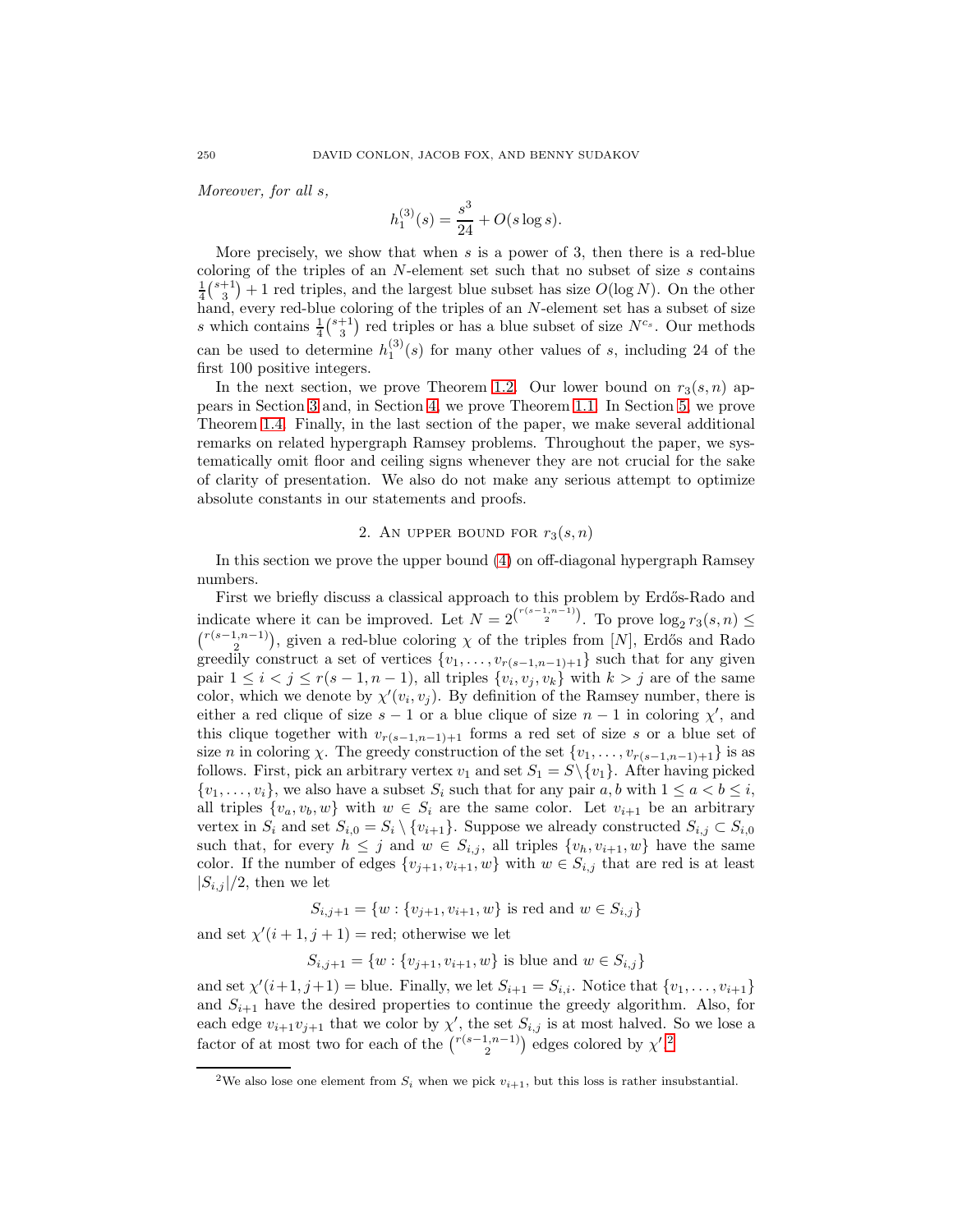There are two ways we are able to improve on the Erd˝os-Rado approach. Our first improvement comes from utilizing the fact that we do not need to ensure that for every pair  $i < j$ , all edges  $\{v_i, v_j, v_k\}$  with  $k > j$  are of the same color. That is, the coloring  $\chi'$  will not necessarily color every pair. Furthermore, the number of edges we color by  $\chi'$  will be much smaller than the best-known estimate for  $\binom{r(s-1,n-1)}{2}$ , and this is how we will be able to get a smaller upper bound on  $r_3(s, n)$ . This idea is nicely captured using the vertex on-line Ramsey number which we next define. Consider the following game, played by two players, builder and painter: at step  $i + 1$  a new vertex  $v_{i+1}$  is revealed; then, for every existing vertex  $v_j, j = 1, \ldots, i$ , builder decides, in order, whether to draw the edge  $v_jv_{i+1}$ ; if he does expose such an edge, painter has to color it either red or blue immediately. The vertex on-line Ramsey number  $\tilde{r}(k,l)$  is then defined as the minimum number of edges that builder has to draw in order to force painter to create a red  $K_k$  or a blue K<sub>l</sub>. In Lemma [2.2,](#page-6-0) we provide an upper bound on  $\tilde{r}(s-1,n-1)$  which is much smaller than the best-known estimate on  $\binom{r(s-1,n-1)}{2}$ . Since we are losing a factor of at most two for every exposed edge, this immediately improves on the Erdős-Rado bound for  $r_3(s, n)$ .

A further improvement can be made by using the observation that there will not be many pairs  $i < j$  for which all triples  $\{v_i, v_j, v_k\}$  with  $k > j$  are red. That is, we will be able to show that there are not many red edges in the coloring  $\chi'$ we construct. Let  $0 < \alpha \ll 1/2$ . Suppose we have  $\{v_1, \ldots, v_i\}$  and a set S and, for a given  $j < i$ , we want to find a subset  $S' \subset S$  such that all triples  $\{v_i, v_i, w\}$ with  $w \in S'$  have the same color. Let  $S_{red}$  denote the set of  $w \in S$  for which the triple  $\{v_j, v_i, w\}$  is red. We pick  $S' = S_{\text{red}}$  if  $|S_{\text{red}}| \geq \alpha |S|$  and otherwise we pick  $S' = S \setminus S_{\text{red}}$ . While the size of S decreases now by a much larger factor for each red edge in  $\chi'$ , there are not many red edges in  $\chi'$ . On the other hand, we lose very little, specifically a factor  $(1 - \alpha)$ , for each blue edge in  $\chi'$ . By picking  $\alpha$  appropriately, we gain significantly over taking  $\alpha = 1/2$  for our upper bound on off-diagonal hypergraph Ramsey numbers.

Before we proceed with the proof of our upper bound on  $r_3(s, n)$ , we want to discuss some other Ramsey-type numbers related to our vertex on-line Ramsey game. One variant of Ramsey numbers, which was extensively studied in the literature (e.g., [\[18\]](#page-19-6)), is the *size Ramsey number*  $\hat{r}(G_1, G_2)$ , which is the minimum number of edges of a graph whose every red-blue edge-coloring contains a red  $G_1$  or a blue  $G_2$ . Clearly,  $\tilde{r}(k, \ell) \leq \hat{r}(K_k, K_l)$  since builder can choose to pick the edges of a graph which gives the size Ramsey number for  $(K_k, K_l)$ . Unfortunately, it is not difficult to show that  $\hat{r}(K_k, K_l) = \binom{r(k,l)}{2}$ , and therefore we cannot obtain any improvement using these numbers. Another on-line Ramsey game which is quite close to ours was studied in [\[24\]](#page-19-7). In this game, there are two players, builder and painter, who move on the originally empty graph with an unbounded number of vertices. At each step, builder draws a new edge and painter has to color it either red or blue immediately. The edge on-line Ramsey number  $\bar{r}(k, l)$  is then defined as the minimum number of edges that builder has to draw in order to force painter to create a red  $K_k$  or a blue  $K_l$ . A randomized version of the edge on-line Ramsey game was studied in [\[19\]](#page-19-8). The authors of [\[24\]](#page-19-7) proved an upper bound for  $\bar{r}(k,l)$  which is similar to our upcoming Lemma [2.2.](#page-6-0) A careful reading of their paper shows that builder first exposes edges from the first vertex to all future vertices, and so on. Thus, this builder strategy cannot be implemented when proving upper bounds for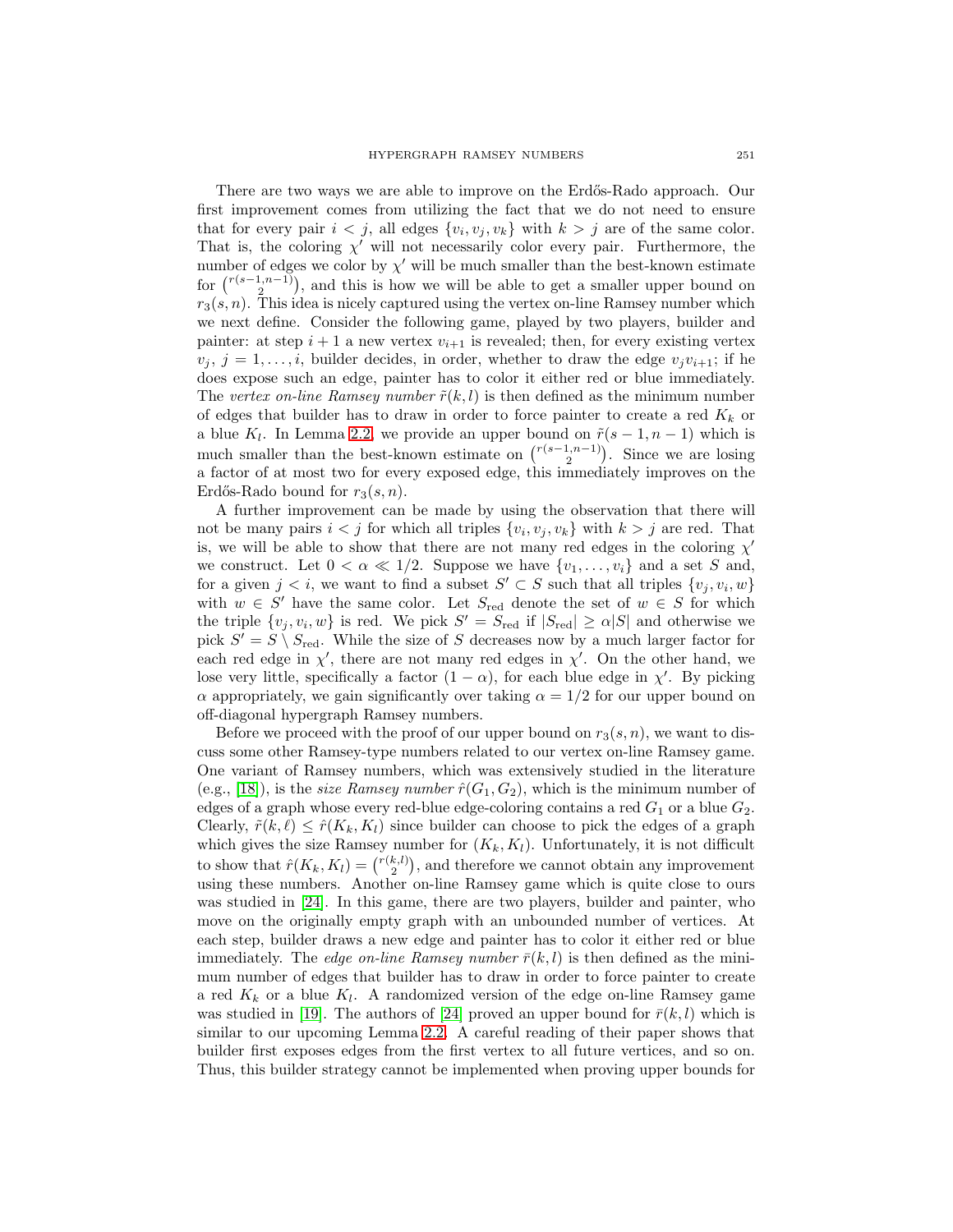hypergraph Ramsey numbers. Moreover, it is not clear how to use the edge on-line Ramsey game to get an improvement on hypergraph Ramsey numbers. Lemma [2.2](#page-6-0) is therefore essential for our proof giving new upper bounds for hypergraph Ramsey numbers.

<span id="page-5-0"></span>Using the ideas discussed above, we next prove an upper bound on  $r_3(s, n)$  which involves some parameters of the vertex on-line Ramsey game.

**Theorem 2.1.** Suppose in the vertex on-line Ramsey game that builder has a strategy which ensures a red  $K_{s-1}$  or a blue  $K_{n-1}$  using at most v vertices, r red edges, and in total m edges. Then, for any  $0 < \alpha \leq 1/2$ , the Ramsey number  $r_3(s, n)$  satisfies

(5) 
$$
r_3(s,n) \le (v+1)\alpha^{-r}(1-\alpha)^{r-m}.
$$

*Proof.* Let  $N = (v + 1)\alpha^{-r}(1 - \alpha)^{r-m}$  and consider a red-blue coloring  $\chi$  of the triples of the set [N]. We wish to show that the coloring  $\chi$  must contain a red set of size s or a blue set of size n.

We greedily construct a set of vertices  $\{v_1,\ldots,v_h\}$  and a graph  $\Gamma$  on these vertices with at most  $v$  vertices, at most  $r$  red edges, and at most  $m$  total edges across them such that for any edge  $e = v_i v_j$ ,  $i < j$  in Γ, the color of any 3-edge  $\{v_i, v_j, v_k\}$  with  $k > j$  is the same, say  $\chi'(e)$ . Moreover, this graph will contain either a red  $K_{s-1}$  or a blue  $K_{n-1}$ , which one can easily see will define a red set of size s or a blue set of size  $n$ .

We begin the construction of this set of vertices by first choosing a vertex  $v_1 \in [N]$ and setting  $S_1 = [N] \setminus \{v_1\}$ . Given a set of vertices  $\{v_1, \ldots, v_a\}$ , we have a set  $S_a$ such that for each edge  $e = v_i v_j$  of  $\Gamma$  with  $i, j \leq a$ , the color of the 3-edge  $\{v_i, v_j, w\}$ is the same for every  $w$  in  $S_a$ .

Now let  $v_{a+1}$  be a vertex in  $S_a$ . We play the vertex on-line Ramsey game, so that builder chooses the edges to be drawn according to his strategy. Painter then colors these edges. For the first edge  $e_1$  chosen, painter looks at all triples containing this edge and a vertex from  $S_a \setminus \{v_{a+1}\}.$  The 2-edge is colored red in  $\chi'$  if there are more than  $\alpha(|S_a|-1)$  such triples that are red and is colored blue otherwise. This defines a new subset  $S_{a,1}$ , which are all vertices in  $S_a \setminus \{v_{a+1}\}\$  such that, together with edge  $e_1$ , they form a triple of color  $\chi'(e_1)$ . For the next drawn edge  $e_2$ , we color it red if there are more than  $\alpha |S_{a,1}|$  red triples containing it and a vertex from  $S_{a,1}$  and we color it blue otherwise. This will define an  $S_{a,2}$ , and so forth. After we have added all edges from  $v_{a+1}$ , the remaining set will be  $S_{a+1}$ . Let  $m_a$  be the number of edges  $e = v_i v_a$  with  $i < a$  in  $\Gamma$  and let  $r_a$  be the number of such edges that are red.

We now show by induction that

$$
|S_a| \ge (v+1-a)\alpha^{-r+\sum_{i=1}^a r_i} (1-\alpha)^{r-m+\sum_{i=1}^a m_i - r_i}.
$$

For the base case  $a = 1$ , we have

$$
|S_1| = N - 1 = (v + 1)\alpha^{-r}(1 - \alpha)^{r - m} - 1 \ge v\alpha^{-r}(1 - \alpha)^{r - m}.
$$

Suppose we have proved the desired inequality for a. When we draw a vertex  $v_{a+1}$ , the size of our set  $S_a$  decreases by 1. Each time we draw an edge from  $v_{a+1}$ , the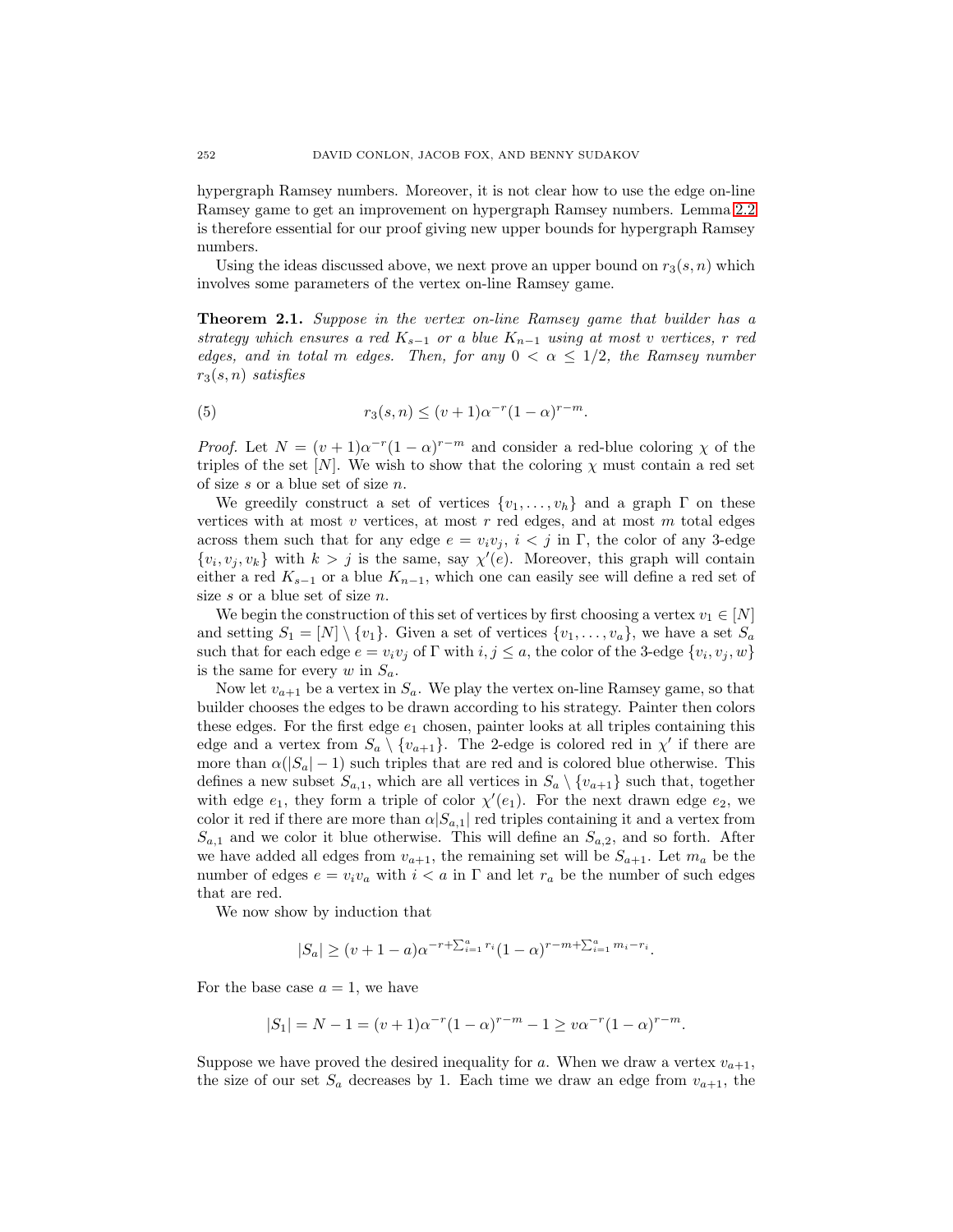size of our set S goes down by a factor  $\alpha$  or  $1 - \alpha$ . Therefore,

$$
|S_{a+1}| \geq \alpha^{r_{a+1}} (1-\alpha)^{m_{a+1}-r_{a+1}} (|S_a|-1) \geq \alpha^{r_{a+1}} (1-\alpha)^{m_{a+1}-r_{a+1}} |S_a|-1
$$
  
\n
$$
\geq (v+1-a)\alpha^{-r+\sum_{i=1}^{a+1} r_i} (1-\alpha)^{r-m+\sum_{i=1}^{a+1} m_i-r_i} - 1
$$
  
\n
$$
\geq ((v+1)-(a+1))\alpha^{-r+\sum_{i=1}^{a+1} r_i} (1-\alpha)^{r-m+\sum_{i=1}^{a+1} m_i-r_i}.
$$

By our assumption on the vertex on-line Ramsey game, when the constructed graph  $\Gamma$  contains either a red  $K_{s-1}$  or a blue  $K_{n-1}$ , this graph will have  $a \leq v$ vertices, at most  $r$  red edges, and at most  $m$  total edges. Therefore at this time we have

$$
|S_a| \ge (v+1-a)\alpha^{-r+\sum_{i=1}^a r_i} (1-\alpha)^{r-m+\sum_{i=1}^a m_i - r_i} \ge 1;
$$

i.e.,  $S_a$  is not empty. Thus a vertex from  $S_a$ , together with the red  $K_{s-1}$  or blue  $K_{n-1}$  in the edge-coloring  $\chi'$  of Γ, makes either a red set of size s or a blue set of size *n* in coloring  $\chi$ , completing the proof.

<span id="page-6-0"></span>**Lemma 2.2.** In the vertex on-line Ramsey game, builder has a strategy which ensures a red  $K_s$  or a blue  $K_n$  using at most  $\binom{s+n-2}{s-1}$  vertices,  $(s-2)\binom{s+n-2}{s-1}+1$ red edges, and  $(s + n - 4){s+n-2 \choose s-1} + 1$  total edges. In particular,

$$
\tilde{r}(s,n) \le (s+n-4)\binom{s+n-2}{s-1} + 1.
$$

Proof. We are going to define a set of vertices labeled by strings and the associated set of edges to be drawn during the game as follows. The first vertex exposed will be labeled as  $w_{\emptyset}$ . Every other vertex which we expose during the game will be connected by an edge to  $w_{\emptyset}$ . Recall that immediately after the edge is exposed it is colored by painter. The first vertex which is connected to  $w_{\emptyset}$  by a red (blue) edge is labeled  $w_R$  (w<sub>B</sub>). Successively, we connect vertex v to  $w_R$  or  $w_B$  if and only if this vertex is already connected to  $w_{\emptyset}$  by a red or respectively blue edge.

More generally, if we have defined  $w_{a_1a_2\cdots a_p}$  with each  $a_i = R$  or B and v is the first exposed vertex which is connected to  $w_{a_1\cdots a_j}$  in color  $a_{j+1}$  for each  $j = 0, \ldots, p$ , then we label v as  $w_{a_1\cdots a_{p+1}}$ . (When  $j=0$ ,  $w_{a_1\cdots a_j}=w_{\emptyset}$ .) The only successively chosen vertices which we join to  $w_{a_1\cdots a_{p+1}}$  by an edge will be those vertices v which are also joined to  $w_{a_1\cdots a_j}$  in color  $a_{j+1}$  for each  $j = 0, \ldots, p$ . Builder stops adding vertices and edges once painter has completed a red  $K_s$  or a blue  $K_n$ .

Suppose now that we have exposed  $\binom{s+n-2}{s-1} = \binom{s+n-3}{s-2} + \binom{s+n-3}{s-1}$  vertices in total. Since  $w_{\emptyset}$  is connected to all vertices, its degree is  $\binom{s+n-2}{s-1} - 1$ . Thus  $w_{\emptyset}$ is connected either to  $\binom{s+n-3}{s-2}$  vertices in red or  $\binom{s+n-3}{s-1}$  vertices in blue. If the former holds we look at the neighbors of  $w_R$ , which are all vertices which are labeled by a string with first letter R. Otherwise we look at neighbors of  $w_B$ . Suppose now that we are looking at the neighbors of  $w_{a_1\cdots a_p}$ , where r of the  $a_i$  are red and b of them are blue. Then, by our construction,  $w_{a_1\cdots a_p}$  will have been joined to  $\binom{s+n-r-b-2}{s-r-1}-1$  vertices. Now, either  $w_{a_1\cdots a_p}$  is joined to  $\binom{s+n-r-b-3}{s-r-2}$  vertices in red or  ${s+n-r-b-3 \choose s-r-1}$  vertices in blue. In the first case we look at  $w_{a_1\cdots a_pR}$  and its neighbors and in the second case at  $w_{a_1\cdots a_pB}$  and its neighbors. Clearly in this process we will reach a string which has either  $s - 1$  reds or  $n - 1$  blues. If  $s - 1$  of the  $a_i$ , say  $a_{j_1+1},...,a_{j_{s-1}+1}$ , are  $R$ , then we know that the collection of vertices  $w_{a_1\cdots a_{j_1}},\ldots,w_{a_1\cdots a_{j_{s-1}}},w_{a_1\cdots a_{j_{s-1}+1}}$  forms a red clique of size s. Similarly, if  $n-1$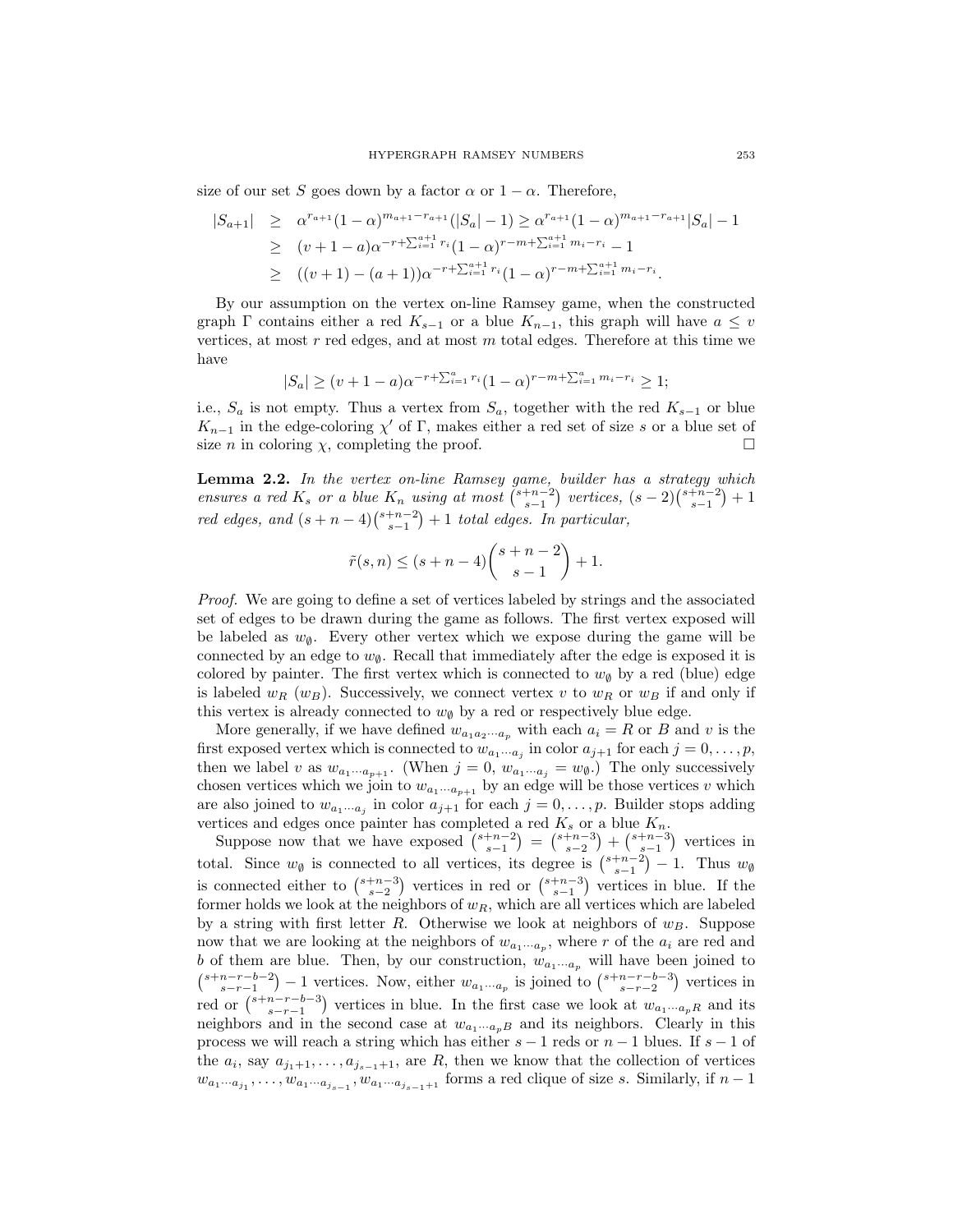of the  $a_i$  are B, then we have a blue clique of size n. Therefore, using our strategy, builder wins after using at most  $\binom{s+n-2}{s-1}$  vertices.

All that remains to do is to estimate how many edges builder draws. Look at the vertices in the order they were exposed. Clearly, for every vertex we can only look at the edges connecting it to preceding vertices. Notice that a vertex  $w_{a_1\cdots a_n}$  is adjacent to at most  $p$  vertices which were exposed before it. Moreover, the number of red edges connecting  $w_{a_1\cdots a_p}$  to vertices before it is at most the number of  $a_i$ which are R. Since all but the last vertex are labeled by strings of length at most  $s + n - 4$ , we have at most  $(s + n - 4){s+n-2 \choose s-1} + 1$  total edges. Similarly, all but the last vertex have at most  $s - 2$  symbols  $\overrightarrow{R}$  in their string, which shows that the number of edges colored red during the game is at most  $(s-2)\binom{s+n-2}{s-1}+1$ . □

The following result implies [\(4\)](#page-2-1).

**Corollary 2.3.** The Ramsey number  $r_3(s, n)$  with  $4 \leq s \leq n$  satisfies

(6) 
$$
r_3(s,n) \leq 2^{\frac{(s-3)}{(s-2)!}(s+n)^{s-2}\log_2(64n/s)}.
$$

Proof. By Lemma [2.2,](#page-6-0) in the vertex on-line Ramsey game, builder has a strategy which ensures a red  $K_{s-1}$  or a blue  $K_{n-1}$  using at most  $v = \binom{s+n-4}{s-2}$  vertices,  $r = (s-3)\binom{s+n-4}{s-2} + 1$  red edges, and  $m = (s+n-6)\binom{s+n-4}{s-2} + 1$  total edges. To minimize the function  $\alpha^{-r}(1-\alpha)^{r-m}$ , one should take  $\alpha = r/m$ . Note that  $(m - r)/r$  ≤  $(n - 3)/(s - 3)$  ≤  $n/s$ ,  $v$  <  $r$  ≤  $(m + 1)/2$  ≤  $2m/3$  and  $r$  ≤  $\frac{(s-3)}{(s-2)!}(s+n)^{s-2}$ . Hence, the Ramsey number  $r_3(s,n)$  satisfies

$$
r_3(s,n) \le (v+1) \left(\frac{m}{r}\right)^r \left(1 - \frac{r}{m}\right)^{r-m} = (v+1) \left(\frac{m-r}{r}\right)^r \left(\frac{m-r}{m}\right)^{-m}
$$
  

$$
\le (v+1) \left(\frac{n}{s}\right)^r \left(\frac{m-r}{m}\right)^{-m} = (v+1) \left(\frac{n}{s}\right)^r \left(1 + \frac{r}{m-r}\right)^m
$$
  

$$
\le (v+1) \left(\frac{n}{s}\right)^r \left(1 + \frac{3r}{m}\right)^m \le r \left(\frac{n}{s}\right)^r e^{3r} = r \left(\frac{e^{3n}}{s}\right)^r < \left(\frac{64n}{s}\right)^r
$$
  

$$
\le 2^{\frac{(s-3)}{(s-2)!}(s+n)^{s-2} \log_2(64n/s)}.
$$

Also, taking  $\alpha = 1/2$  in Theorem [2.1,](#page-5-0) it is worth noting that in the diagonal case our results easily imply the following theorem, which improves upon the bound  $r_3(k,k) \leq 2^{2^{4k}}$  due to Erdős and Rado.

### **Theorem 2.4.**

$$
\log_2 \log_2 r_3(k, k) \le (2 + o(1))k.
$$

Our methods can also be used to study Ramsey numbers of noncomplete hypergraphs. To illustrate this, we will obtain a lower bound on  $f_3(N, 4, 3)$ , slightly improving a result of Erdős and Hajnal. Let  $K_t^{(3)}$  denote the complete 3-uniform hypergraph with t vertices and let  $K_t^{(3)} \setminus e$  denote the 3-uniform hypergraph with t vertices formed by removing one triple. For  $k$ -uniform hypergraphs  $H$  and  $G$ , the Ramsey number  $r(H, G)$  is the minimum N such that every red-blue coloring of  $\binom{[N]}{k}$  contains a red copy of H or a blue copy of G. Note that an upper bound on  $f_3(N, 4, 3)$  is equivalent to a lower bound on the Ramsey number  $r(K_4^{(3)} \setminus e, K_n^{(3)})$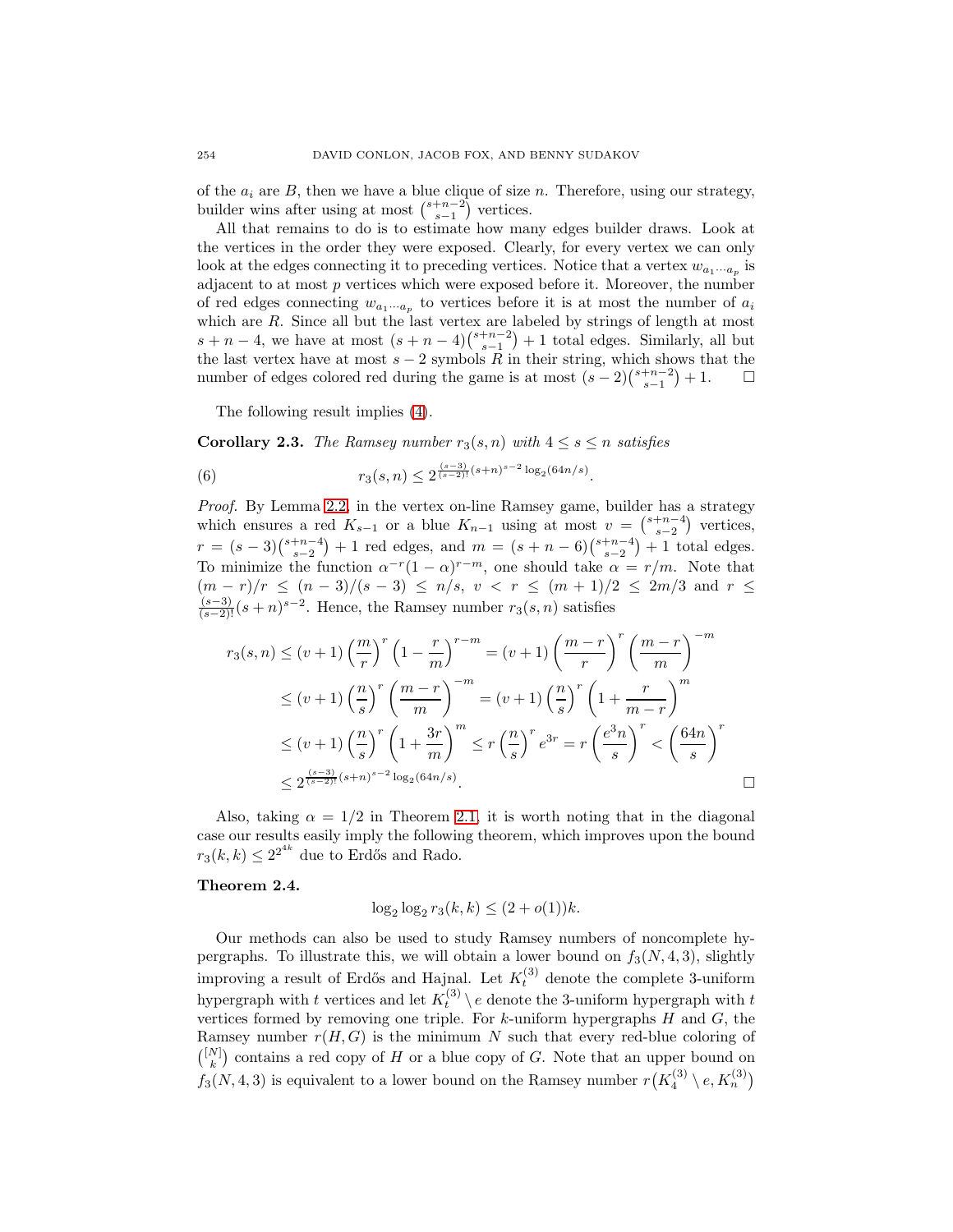because they are inverse functions of each other. Erd˝os and Hajnal [\[13\]](#page-18-7) proved the following bounds:

$$
\frac{1}{2} \frac{\log_2 N}{\log_2 \log_2 N} \le f_3(N, 4, 3) \le (2 \log_2 N) + 1.
$$

The upper bound follows from the same coloring (discussed in the introduction) based on tournaments which gives a lower bound on  $r_3(4, n)$ . We will use our approach to improve the lower bound by an asymptotic factor of 2.

**Proposition 2.5.** We have  $r(K_4^{(3)} \setminus e, K_n^{(3)}) \leq (2en)^n$ .

Sketch of proof. We apply the exact same proof technique as we did for Theorem [2.1](#page-5-0) except that we will expose all edges. We have a coloring of the complete 3 uniform hypergraph with  $N = r(K_4^{(3)} \setminus e, K_n^{(3)}) - 1$  vertices which neither contains a red  $K_4^{(3)} \setminus e$  nor a blue set of size *n*. Note that the coloring  $\chi'$  of the edges of the complete graph with vertex set  $V = \{v_1, \ldots, v_{h-1}\}\$  we get in the proof does not contain a pair of monochromatic red edges  $v_jv_i$  and  $v_jv_k$  with  $1 \leq j \leq i \leq k \leq h$ or  $1 \leq i < j < k < h$ ; otherwise,  $v_i, v_j, v_k, v_h$  are the vertices of a red  $K_4^{(3)} \setminus e$ . Therefore, the red graph in the coloring  $\chi'$  is just a disjoint union of stars. Let m be the number of edges in the red graph. Note that a disjoint union of stars with m edges has an independent set of size  $m$  and forms a bipartite graph. Therefore the red graph has an independent set of size at least max ${m,(h-1)/2}$ . Such an independent set in the red graph is a clique in the blue graph in the coloring  $\chi'$ , and together with  $v_h$  makes a blue complete 3-uniform hypergraph in the coloring  $χ$ . This gives us the inequalities  $m + 1 < n$  and  $(h − 1)/2 + 1 < n$ . With hindsight, we pick  $\alpha = 1/(2n)$ . By the same proof as for Theorem [2.1,](#page-5-0) this implies that

$$
r(K_4^{(3)} \setminus e, n) = N + 1 \le 1 + (1 + h)\alpha^{-m}(1 - \alpha)^{m - \binom{h-1}{2}}
$$
  
 
$$
\le (2n)(2n)^{n-2} \left(1 - \frac{1}{2n}\right)^{-h^2/2} \le (2en)^n,
$$

where we use that  $3 \le h \le 2n - 2, m \le n - 2$  and that  $(1 - 1/x)^{1-x} \le e$  for  $x > 1$ .

Theorem [1.3](#page-2-2) shows that  $\log r_3(4, n) > cn \log n$  for an absolute constant c. It would also be nice to give a similar lower bound (if it is true) for  $r(K_4^{(3)} \setminus e, K_n^{(3)})$ since then we would know that  $\log r \left( K_4^{(3)} \setminus e, K_n^{(3)} \right)$  has order  $n \log n$ .

# 3. A lower bound construction

<span id="page-8-0"></span>The purpose of this section is to prove Theorem [1.3,](#page-2-2) which gives a new lower bound on  $r_3(s, n)$ . To do this, we need to recall an estimate for graph Ramsey numbers. As we already mentioned in  $(1)$ , for sufficiently large n and fixed s,  $r(s, n) > c (n/\log n)^{(s+1)/2} > n^{3/2}$ . Also, for all  $3 \le s \le n$  and n sufficiently large, one can easily show that  $r(s, n) > (\frac{n+s}{s})^{s/3}$ . (This is actually not the best lower bound for  $r(s, n)$ , but it is enough for our purposes.) Indeed, if  $s = 3$ , this bound is trivial. For  $s \geq 4$ , consider a random red-blue edge-coloring of the complete graph on  $N = \left(\frac{n+s}{s}\right)^{s/3}$  vertices in which each edge is red with probability  $p = \left(\frac{s}{n+s}\right)^{0.9}$ . It is easy to check that the expected number of monochromatic red s-cliques and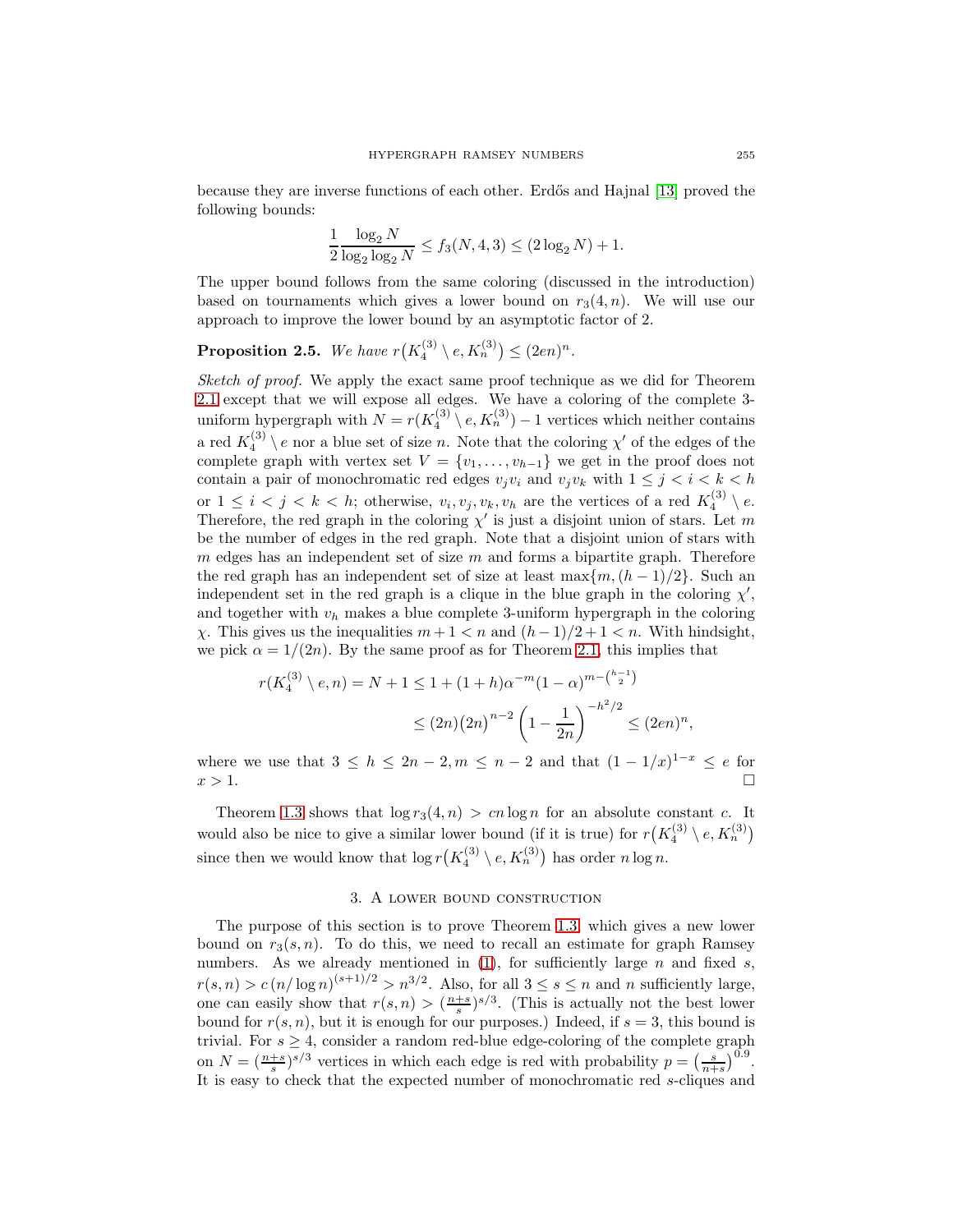blue *n*-cliques in this coloring is  $\binom{N}{s} p^{\binom{s}{2}} + \binom{N}{n} (1-p)^{\binom{n}{2}} < 1$ . These estimates together with the next theorem clearly imply Theorem [1.3.](#page-2-2)

**Theorem 3.1.** For all sufficiently large n and  $4 \leq s \leq n$ ,

$$
r_3(s, n) > (r(s - 1, n/4) - 1)^{n/24}.
$$

*Proof.* Let  $\ell = n/4$ ,  $r = r(s-1, \ell) - 1$  and  $N = r^{n/24}$ . Note that, since  $r(s-1, \ell)$  $\ell^{3/2}$  for  $s \geq 4$ ,  $\ell - 1 < r^{2/3}$ . Let  $\chi_1 : \binom{[r]}{2} \to \{\text{red, blue}\}\$ be a red-blue edgecoloring of the complete graph on  $[r]$  with no red clique of size  $s - 1$  and no blue clique of size  $\ell$ . Consider a coloring  $\chi_2: \binom{[N]}{2} \to [r]$  picked uniformly at random from all *r*-colorings of  $\binom{[N]}{2}$ ; i.e., each edge has probability  $\frac{1}{r}$  of being a particular color independent of all other edges. Using the auxiliary colorings  $\chi_1$  and  $\chi_2$ , we define the red-blue coloring  $\chi: \binom{[N]}{3} \to \{red, blue\}$ , where the color of a triple  $\{a, b, c\}$  with  $a < b < c$  is  $\chi_1(\chi_2(a, b), \chi_2(a, c))$  if  $\chi_2(a, b) \neq \chi_2(a, c)$  and is blue if  $\chi_2(a, b) = \chi_2(a, c)$ . We next show that in coloring  $\chi$  there is no red set of size s and with positive probability no blue set of size  $n$ , which implies the theorem.

First, suppose that the coloring  $\chi$  contains a red set  $\{u_1,\ldots,u_s\}$  of size s with  $u_1 < \ldots < u_s$ . Then all the colors  $\chi_2(u_1, u_j)$  with  $2 \leq j \leq s$  are distinct and form a red clique of size  $s - 1$  in  $\chi_1$ , a contradiction.

Next, we estimate the expected number of blue cliques of size n in coloring  $\chi$ . Let  $\{v_1,\ldots,v_n\}$  with  $v_1 < \ldots < v_n$  be a set of *n* vertices. Fix for now  $1 \leq i \leq n$ . If all triples  $\{v_i, v_j, v_k\}$  with  $i < j < k$  are blue, then the distinct colors among the colors  $\chi_2(v_i, v_j)$  for  $i < j \leq n$  must form a blue clique in coloring  $\chi_1$ . Therefore the number of distinct colors  $\chi_2(v_i, v_j)$  with  $i < j \leq n$  is less than  $\ell$ . Every such subset of distinct colors is contained in at least one of the  $\binom{r}{\ell-1}$  subsets of  $[r]$  of size  $\ell-1$ . If we fix a set of  $\ell - 1$  colors, the probability that each of the colors  $\chi_2(v_i, v_j)$  with  $i < j \leq n$  is one of these  $\ell - 1$  colors is  $\left(\frac{\ell - 1}{r}\right)^{n - i}$ . Therefore the expected number of blue cliques of size n in coloring  $\chi$  is at most

$$
\binom{N}{n} \prod_{i=1}^{n} \binom{r}{\ell-1} \left(\frac{\ell-1}{r}\right)^{n-i} \leq N^n \binom{r}{\ell-1}^n \left(\frac{\ell-1}{r}\right)^{\binom{n}{2}}
$$

$$
\leq N^n \left(\frac{er}{\ell-1}\right)^{(\ell-1)n} \left(\frac{\ell-1}{r}\right)^{\binom{n}{2}}
$$

$$
= \left(Ne^{\ell-1} \left(\frac{\ell-1}{r}\right)^{\frac{n-1}{2}-(\ell-1)}\right)^n
$$

$$
< \left(Ne^{\ell-1} \left(r^{-1/3}\right)^{\frac{n-1}{2}-(\ell-1)}\right)^n
$$

$$
< \left(N^2 \left(r^{-1/3}\right)^{n/4}\right)^n = 1,
$$

where we use that  $\ell - 1 < r^{2/3}$ ,  $\ell = n/4$ , and  $N = r^{n/24} = r^{\ell/6} > e^{\ell}$ . Hence, there is a coloring  $\chi$  with no red set of size s and no blue set of size n.

An additional feature of our new lower bound on  $r_3(s, n)$  is that it increases continuously with the growth of s and for  $s = n$  coincides with the bound  $r_3(n, n) \geq$  $2^{cn^2}$ , which was given by Erdős, Hajnal, and Rado [\[15\]](#page-19-4). For example, for  $n^{1/2} \ll$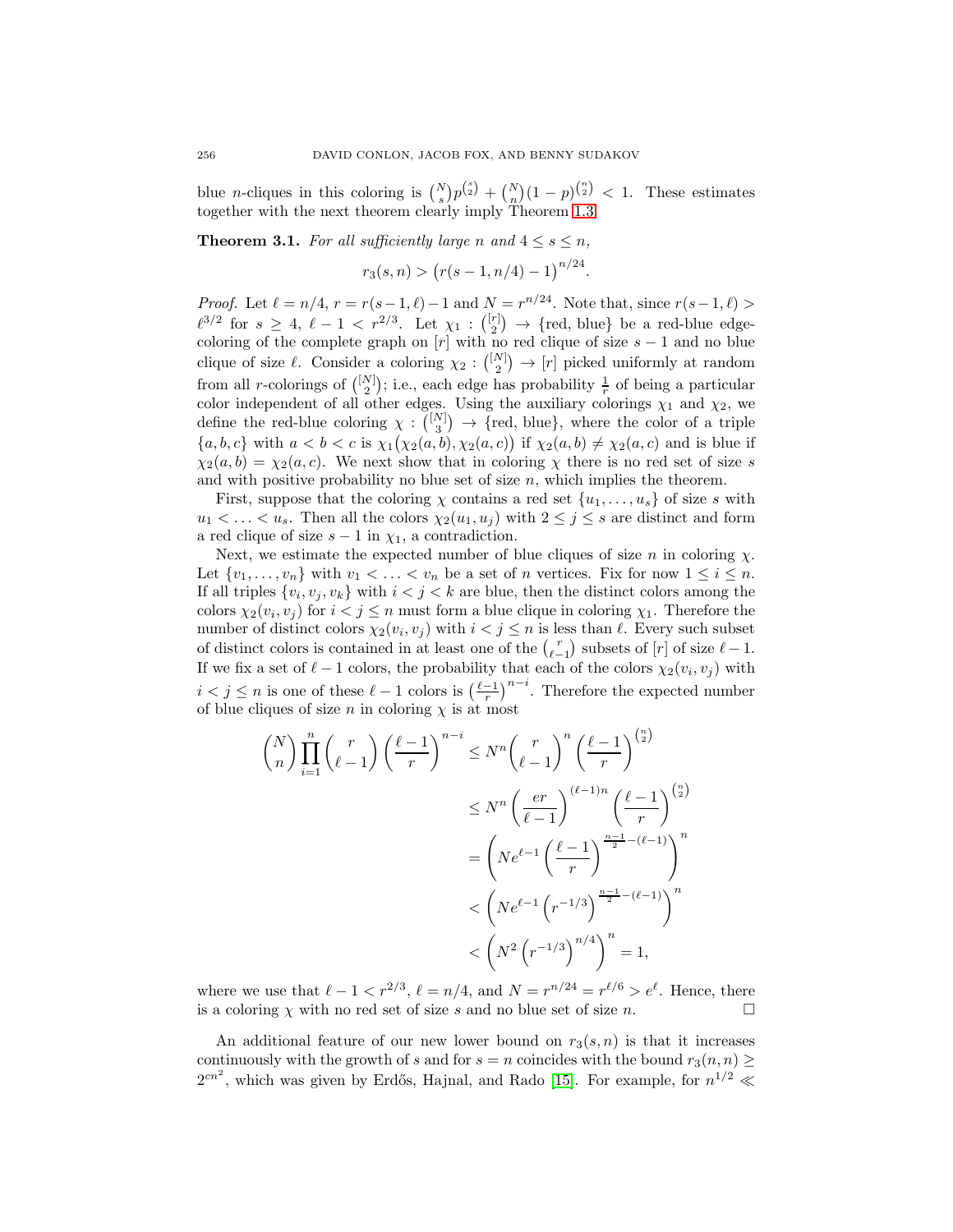<span id="page-10-0"></span>s  $\ll n$ , the previously best-known bound for  $r_3(s, n)$  was essentially  $r_3(s, n) \geq$  $r_3(s,s) \ge 2^{cs^2}.$ 

# 4. BOUNDING  $r_3(n, n, n)$

We now prove the lower bound,  $r_3(n,n,n) \geq 2^{n^{c \log n}}$ , mentioned in the introduction. Though our method follows the stepping-up tradition of Erdős and Hajnal, it is curious to note that their own best lower bound on the problem,  $r_3(n, n, n) \geq 2^{cn^2 \log^2 n}$ , is not proven in this manner. In Erdős and Hajnal's proof that  $r_3(n, n, n, n) > 2^{2^{cn}}$ , they use the stepping-up lemma starting from a 2-coloring of a complete graph with  $r(n-1, n-1)-1$  vertices not containing a monochromatic clique of size  $n-1$  to obtain a 4-coloring of the triples of a set of size  $2^{r(n-1,n-1)-1}$ without a monochromatic set of size *n*. Our proof that  $r_3(n, n, n) > 2^{n^{c \log n}}$  is also based on the stepping-up lemma, using essentially the following idea. We start with a 2-coloring of the complete graph on  $r(\log_2 n, n - 1) - 1$  vertices which contains neither a monochromatic red clique of size  $\log_2 n$  nor a monochromatic blue clique of size  $n - 1$ . Then we obtain a 4-coloring of the triples of a set of size  $2^{r(\log_2 n, n-1)-1} \geq 2^{n^{c \log n}}$  as in the Erdős-Hajnal proof. Next we combine two of the four color classes to obtain a 3-coloring of the triples. Finally, we carefully analyze this 3-coloring to show that it does not contain a monochromatic set of size n.

#### <span id="page-10-1"></span>**Theorem 4.1.**

$$
r_3(n, n, n) > 2^{r(\log_2 n, n-1)-1}.
$$

*Proof.* Let G be a graph on  $m = r(\log_2 n, n-1) - 1$  vertices which contains neither a clique of size  $n-1$  nor an independent set of size  $\log_2 n$  and let  $\overline{G}$  be the complement of  $G$ . We are going to consider the complete 3-uniform hypergraph  $H$  on the set

$$
T = \{(\gamma_1, \dots, \gamma_m) : \gamma_i = 0 \text{ or } 1\}.
$$
  
If  $\epsilon = (\gamma_1, \dots, \gamma_m)$ ,  $\epsilon' = (\gamma'_1, \dots, \gamma'_m)$  and  $\epsilon \neq \epsilon'$ , define  

$$
\delta(\epsilon, \epsilon') = \max\{i : \gamma_i \neq \gamma'_i\};
$$

that is,  $\delta(\epsilon, \epsilon')$  is the largest coordinate at which they differ. Given this, we can define an ordering on T, saying that

$$
\epsilon < \epsilon' \text{ if } \gamma_i = 0, \gamma'_i = 1, \n\epsilon' < \epsilon \text{ if } \gamma_i = 1, \gamma'_i = 0,
$$

where  $i = \delta(\epsilon, \epsilon')$ . Equivalently, associate to any  $\epsilon$  the number  $b(\epsilon) = \sum_{i=1}^{m} \gamma_i 2^{i-1}$ . The ordering then says simply that  $\epsilon < \epsilon'$  iff  $b(\epsilon) < b(\epsilon')$ .

We will further need the following two properties of the function  $\delta$ , which one can easily prove.

(a) If 
$$
\epsilon_1 < \epsilon_2 < \epsilon_3
$$
, then  $\delta(\epsilon_1, \epsilon_2) \neq \delta(\epsilon_2, \epsilon_3)$  and  
(b) if  $\epsilon_1 < \epsilon_2 < \cdots < \epsilon_p$ , then  $\delta(\epsilon_1, \epsilon_p) = \max_{1 \leq i \leq p-1} \delta(\epsilon_i, \epsilon_{i+1})$ .

In particular, these properties imply that there is a unique index  $i$  which achieves the maximum of  $\delta(\epsilon_i, \epsilon_{i+1})$ . Indeed, suppose that there are indices  $i < i'$  such that

$$
\ell = \delta(\epsilon_i, \epsilon_{i+1}) = \delta(\epsilon_{i'}, \epsilon_{i'+1}) = \max_{1 \le j \le p-1} \delta(\epsilon_j, \epsilon_{j+1}).
$$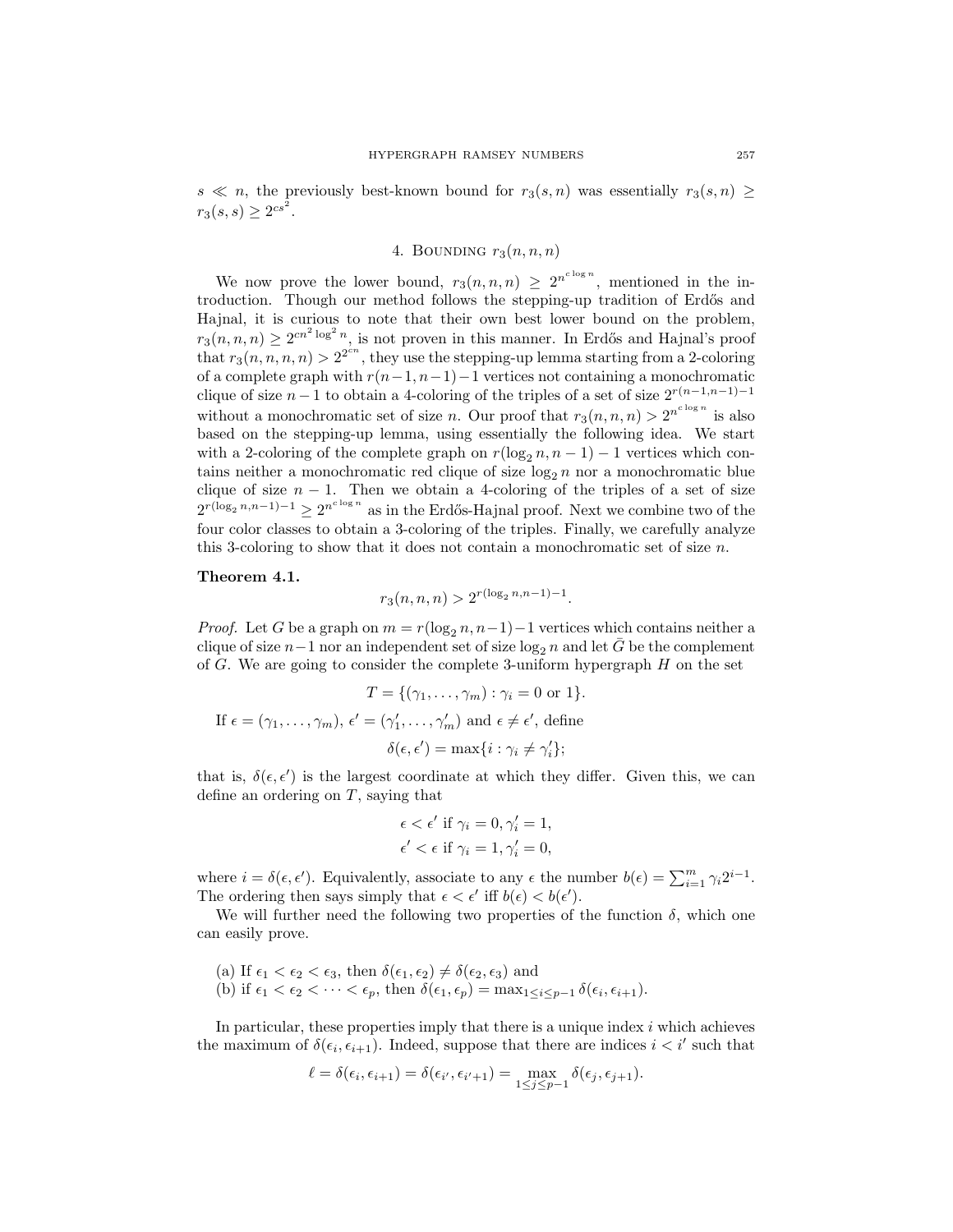Then, by property (b) we also have that  $\ell = \delta(\epsilon_i, \epsilon_{i'}) = \delta(\epsilon_{i'}, \epsilon_{i'+1})$ . This contradicts property (a) since  $\epsilon_i < \epsilon_{i'} < \epsilon_{i'+1}$ .

We are now ready to color the complete 3-uniform hypergraph  $H$  on the set  $T$ . If  $\epsilon_1 < \epsilon_2 < \epsilon_3$ , let  $\delta_1 = \delta(\epsilon_1, \epsilon_2)$  and  $\delta_2 = \delta(\epsilon_2, \epsilon_3)$ . Note that, by property (a) above,  $\delta_1$  and  $\delta_2$  are not equal. Color the edge  $\{\epsilon_1, \epsilon_2, \epsilon_3\}$  as follows:

 $C_1$ , if  $(\delta_1, \delta_2) \in e(G)$  and  $\delta_1 < \delta_2$ ;  $C_2$ , if  $(\delta_1, \delta_2) \in e(G)$  and  $\delta_1 > \delta_2$ ;  $C_3$ , if  $(\delta_1, \delta_2) \notin e(G)$ , i.e., it is an edge in  $\overline{G}$ .

Suppose that  $C_1$  contains a clique  $\{\epsilon_1,\ldots,\epsilon_n\}_\lt$  of size n. For  $1 \leq i \leq n-1$ , let  $\delta_i = \delta(\epsilon_i, \epsilon_{i+1})$ . Note that the  $\delta_i$  form a monotonically increasing sequence, that is,  $\delta_1 < \delta_2 < \cdots < \delta_{n-1}$ . Also, note that since, for any  $1 \leq i < j \leq n-1$ ,  $\{\epsilon_i, \epsilon_{i+1}, \epsilon_{j+1}\} \in C_1$ , we have, by property (b) above, that  $\delta(\epsilon_{i+1}, \epsilon_{j+1}) = \delta_j$ , and thus  $\{\delta_i, \delta_j\} \in e(G)$ . Therefore, the set  $\{\delta_1, \ldots, \delta_{n-1}\}\$  must form a clique of size  $n-1$  in G. But we have chosen G so as not to contain such a clique, so we have a contradiction. A similar argument shows that  $C_2$  also cannot contain a clique of size n.

For  $C_3$ , assume again that we have a monochromatic clique  $\{\epsilon_1,\ldots,\epsilon_n\}$  of size n, and, for  $1 \leq i \leq n-1$ , let  $\delta_i = \delta(\epsilon_i, \epsilon_{i+1})$ . Not only can we no longer guarantee that these  $\delta_i$  form a monotonic sequence, but we can no longer guarantee that they are distinct. Suppose that there are d distinct values of  $\delta$ , given by  $\{\Delta_1,\ldots,\Delta_d\}$ , where  $\Delta_1 > \cdots > \Delta_d$ . We will consider the subgraph of G induced by these vertices. Note that, by definition of the coloring  $C_3$ , the vertices  $\Delta_i$  and  $\Delta_j$  are adjacent in G if there exists  $\epsilon_r < \epsilon_s < \epsilon_t$  with  $\Delta_i = \delta(\epsilon_r, \epsilon_s)$  and  $\Delta_j = \delta(\epsilon_s, \epsilon_t)$ . We show that this set necessarily has a complete subgraph on  $log_2 n$  vertices, contradicting our assumptions on  $G$ .

Since  $\Delta_1$  is the largest of the  $\Delta_j$ , there is a unique index  $i_1$  such that  $\Delta_1 = \delta_{i_1}$ . Note that  $\Delta_1$  is adjacent in  $\bar{G}$  to all  $\Delta_j$ , j > 1. Indeed, every such  $\Delta_j$  is of the form  $\delta(\epsilon_{i'}, \epsilon_{i'+1})$  for some index  $i' \neq i_1$ . Suppose that  $i_1 < i'$  (the other case is similar). Then  $\epsilon_{i_1} < \epsilon_{i'} < \epsilon_{i'+1}$ . By property (b) and the maximality of  $\Delta_1$ , we have that  $\Delta_1 = \delta(\epsilon_{i_1}, \epsilon_{i_1+1}) = \delta(\epsilon_{i_1}, \epsilon_{i'})$ , and therefore it is connected to  $\Delta_j$  in  $\overline{G}$ . Now, there are  $(n-2)/2 = n/2 - 1$  values of j greater than  $i_1$  or less than  $i_1$ . Let  $V_1$  be the larger of these two intervals.

Suppose, inductively, that one has been given an interval  $V_{i-1}$  in [n − 1]. Look at the set  $\{\delta_a | a \in V_{j-1}\}$ . One of these  $\delta$ , say  $\delta_{i_j}$ , will be the largest and, as we explain above, will be connected to every other  $\delta_a$  with  $a \in V_{j-1}$ . There are at least  $(|V_{j-1}|-1)/2$  indices in  ${a \in V_{j-1} | a \lt i_j}$  or  ${a \in V_{j-1} | a > i_j}$ . Let  $V_j$  be the larger of these two intervals, so in particular  $|V_j| \ge (|V_{j-1}|-1)/2$ . By induction, it is easy to show that  $|V_j| \geq \frac{n}{2^j} - 1$ . Therefore, for  $j \leq \log_2 n - 1$ ,  $|V_j| \geq 1$  and, hence, the set  $\delta_{i_1}, \ldots, \delta_{i_{\log_2 n}}$  forms a clique in G, as required. This contradicts the fact that G has no independent set of this size and completes the proof. fact that G has no independent set of this size and completes the proof.

As discussed in the beginning of Section 3, the probabilistic method demonstrates that, for  $s \leq n$ ,  $r(s,n) \geq \left(\frac{n+s}{s}\right)^{c's}$ . Substituting this bound with  $s = \log_2 n$  into Theorem [4.1](#page-10-1) implies the desired result  $r_3(n, n, n) \geq 2^{n^{c \log n}}$ .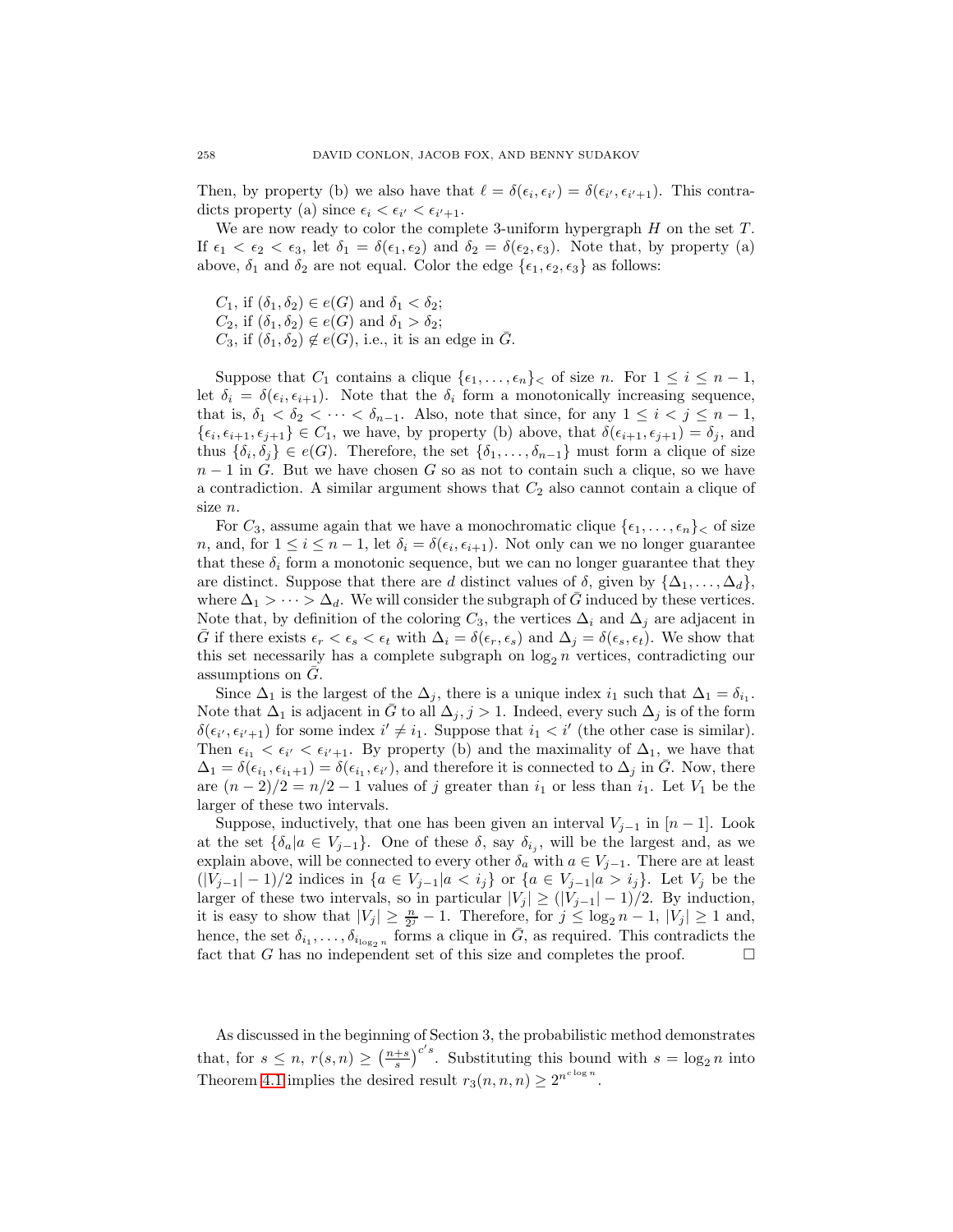# 5. A HYPERGRAPH PROBLEM OF ERDŐS AND HAJNAL

<span id="page-12-0"></span>In this section we prove Theorem [1.4,](#page-2-0) which determines the function  $h_1^{(3)}(s)$  for infinitely many values of s. We also find a small interval containing  $h_1^{(3)}(s)$  for all values of s. More precisely, for each s, we find a small interval of values for which the growth rate of  $f_3(N, s, t)$  changes from a power of N to a power of  $\log N$ . Recall that  $f_3(N, s, t)$  is the largest integer n for which every red-blue coloring of  $\binom{[N]}{3}$  has a red *n*-element set or a set of size s with at least t blue triples. Also recall that  $h_1^{(3)}(s)$  is the least t for which  $f_3(N, s, t)$  stops growing like a power of N and starts growing like a power of  $\log N$ , i.e.,  $f_3(N, s, h_1^{(3)}(s) - 1) > N^{c_1}$  but  $f_3(N, s, h_1^{(3)}(s)) < (\log N)^{c_2}$ . In the course of this section, it will be necessary to define a number of auxiliary functions. In particular, we sandwich  $h_1^{(3)}(s)$  between two functions of s which are more easily computable and always close. Moreover, sometimes these functions are equal, which then allows us to determine  $h_1^{(3)}(s)$ . We begin by defining a function which gives a natural lower bound for  $h_1^{(3)}(s)$ .

Consider the minimal family  $\mathcal F$  of 3-uniform hypergraphs defined as follows. The empty hypergraphs on 1 and 2 vertices and an edge are elements of  $\mathcal{F}$ . If  $H, G \in \mathcal{F}$ and v is a vertex of H, then the following 3-uniform hypergraph  $H(G, v)$  is in F as well. The vertex set of  $H(G, v)$  is  $(V(H) \setminus \{v\}) \cup V(G)$ , and its edges consist of the edges of G, the edges of H not containing v, and all triples  $\{a, b, c\}$  with  $a, b \in H$ and  $c \in G$  for which  $\{a, b, v\}$  is an edge of H. Let  $g_1^{(3)}(s)$  be the maximum number of edges in an element of  $\mathcal F$  with s vertices. Erdős and Hajnal showed that for every hypergraph  $H \in \mathcal{F}$  on s vertices, every red-blue coloring of the triples of a set of size N has a red copy of H or a blue set of size  $N^{\epsilon_s}$ . Therefore, by the definition of  $h_1^{(3)}$ , we see that  $h_1^{(3)}(s) > g_1^{(3)}(s)$ . Erdős and Hajnal further conjectured that this bound is tight.

<span id="page-12-1"></span>**Conjecture 5.1.** For all positive integers s,  $h_1^{(3)}(s) = g_1^{(3)}(s) + 1$ .

It was shown by Erdős and Hajnal that the function  $g_1^{(3)}(s)$  may be defined recursively as follows. Put  $g_1^{(3)}(1) = g_1^{(3)}(2) = 0$ . Assume that  $g_1^{(3)}(m)$  has already been defined for all  $m < s$ . Then

$$
g_1^{(3)}(s) = \max_{a+b+c=s} g_1^{(3)}(a) + g_1^{(3)}(b) + g_1^{(3)}(c) + abc.
$$

It is not difficult to see that the maximum is obtained when  $a, b$ , and  $c$  are as nearly equal as possible. We shall need this observation in the proof of Proposition [5.3.](#page-13-0)

To get an upper bound for  $h_1^{(3)}(s)$ , we must look at another function, defined as follows. Consider an edge-coloring  $\chi$  of the complete graph on [N] with colors I,II,III picked uniformly at random. From this coloring, we get a red-blue coloring C of the triples from [N] as follows: if  $a < b < c$  has  $(a, b)$  color I,  $(b, c)$  color II, and  $(a, c)$  color III, then color  $\{a, b, c\}$  red; otherwise color the triple blue. With high probability, the largest blue set in the coloring C has size  $O(\log N)$ . Over all edge-colorings of the complete graph on [s] with colors  $I, II, III,$  let  $F_1(s)$ denote the maximum number of triples  $(a, b, c)$  with  $1 \le a < b < c \le s$  such that  $(a, b)$  is color I,  $(b, c)$  is color II, and  $(a, c)$  is color III. In the coloring C, every set of size s has at most  $F_1(s)$  red triples. Therefore, by definition,  $h_1^{(3)} \le F_1(s) + 1$ . Since also  $h_1^{(3)}(s) > g_1^{(3)}(s)$ , this implies that  $F_1(s) \ge g_1^{(3)}(s)$ .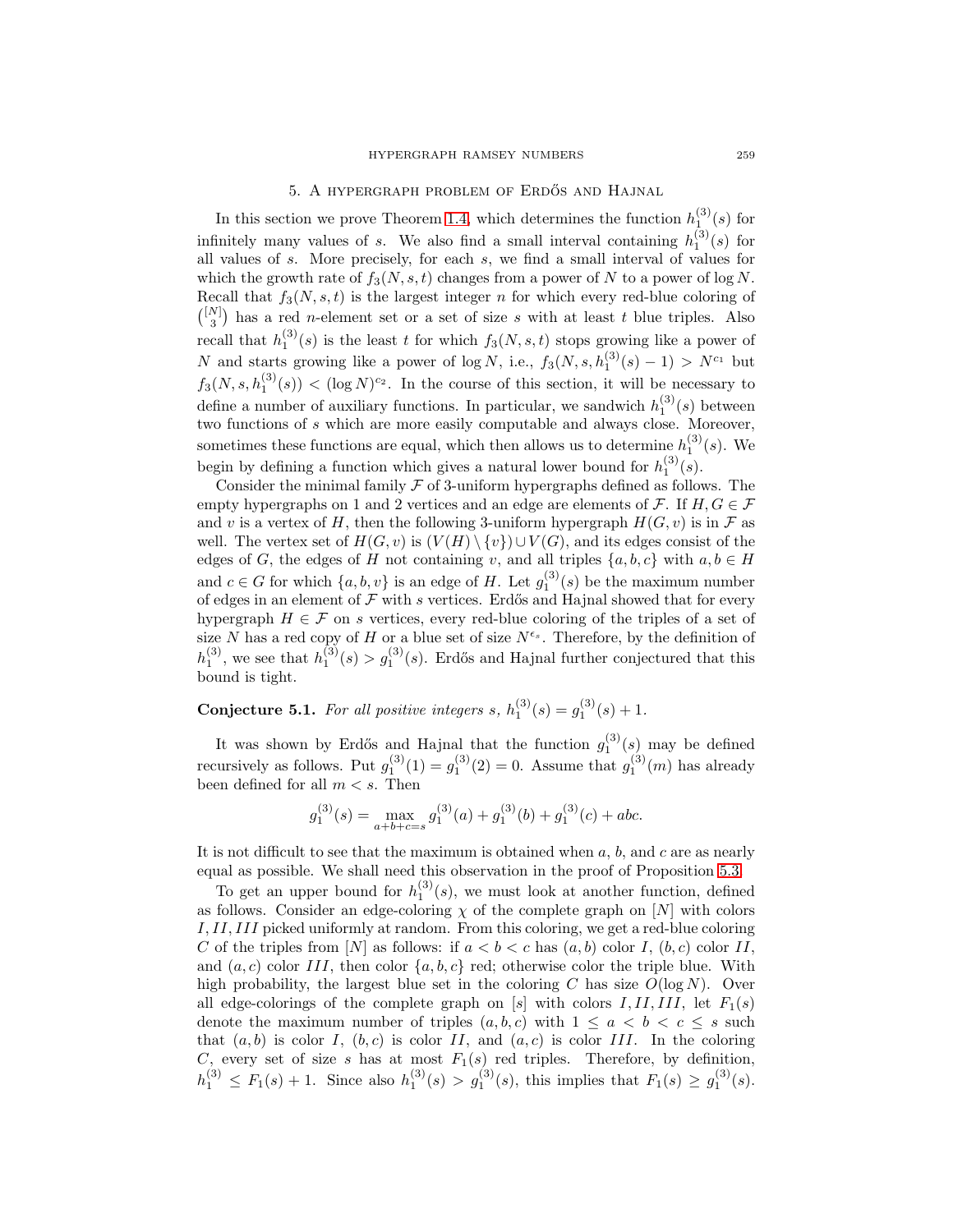<span id="page-13-1"></span>Erdős and Hajnal conjectured that these two functions are actually equal, which would imply  $h_1^{(3)}(s) = F_1(s) + 1 = g_1^{(3)}(s) + 1$  and hence Conjecture [5.1.](#page-12-1)

**Conjecture 5.2.** For all positive integers s,  $F_1(s) = g_1^{(3)}(s)$ .

<span id="page-13-4"></span>Erdős and Hajnal verified Conjectures [5.1](#page-12-1) and [5.2](#page-13-1) for  $s \leq 9$ .

To attack these conjectures, we use a new function which was not considered in [\[13\]](#page-18-7). Let  $T(s)$  be the maximum number of directed triangles in all tournaments on s vertices. It is an exercise (see, e.g.,  $[25]$ ) to check that every tournament with *n* vertices of outdegrees  $d_1, \ldots, d_n$  has exactly  $\binom{n}{3} - \sum_{i=1}^n \binom{d_i}{2}$  cyclic triangles. Maximizing appropriately, this yields the following formula for  $T(s)$ :

(7) 
$$
T(s) = \begin{cases} \frac{(s+1)s(s-1)}{24} & \text{if } s \text{ is odd,} \\ \frac{(s+2)s(s-2)}{24} & \text{if } s \text{ is even.} \end{cases}
$$

It appears that  $T(s)$  and  $F_1(s)$  are closely related. Indeed, given an edge-coloring of the complete graph on  $[s]$  with colors  $I, II, III$ , construct the following tournament on [s]. If  $(a, b)$  with  $a < b$  is color I or II, then direct the edge from a to b and otherwise direct the edge from b to a. Note that any triple  $(a, b, c)$  with  $a < b < c$ and  $(a, b)$  color I,  $(b, c)$  color II, and  $(a, c)$  color III makes a cyclic triangle in our tournament. We therefore have  $F_1(s) \leq T(s)$ . Let us summarize the inequalities we have seen so far:

<span id="page-13-2"></span>(8) 
$$
g_1^{(3)}(s) \le h_1^{(3)}(s) - 1 \le F_1(s) \le T(s).
$$

Let  $d(s) = T(s) - g_1^{(3)}(s)$ . We have  $d(s) = 0$  if and only if all the inequalities in [\(8\)](#page-13-2) are equalities. We call such a number s nice. Note that Conjectures [5.1](#page-12-1) and [5.2](#page-13-1) necessarily hold when s is nice. Using this fact, we now prove the first part of Theorem [1.4,](#page-2-0) showing that whenever s is a power of 3, Conjectures [5.1](#page-12-1) and [5.2](#page-13-1) hold.

<span id="page-13-0"></span>**Proposition 5.3.** If s is a power of 3, then

$$
g_1^{(3)}(s) = h_1^{(3)}(s) - 1 = F_1(s) = T(s) = \frac{1}{4} \binom{s+1}{3}.
$$

*Proof.* We easily see that  $s = 1$  is nice. By induction, the proposition follows from checking that if s is odd and nice, then so is 3s. Since, by definition,  $g_1^{(3)}(3s)$  =  $s^3 + 3g_1^{(3)}(s)$ , we indeed have

$$
d(3s) = T(3s) - g_1^{(3)}(3s) = \frac{1}{4} {3s + 1 \choose 3} - 3g_1^{(3)}(s) - s^3 = \frac{3}{4} {s + 1 \choose 3} - 3g_1^{(3)}(s) = 3d(s).
$$

<span id="page-13-3"></span>The computation in the proof of the proposition above shows that if  $s = 6x + 3$ with x a nonnegative integer, then  $d(s)=3d(2x + 1)$ . One can check the other cases of s (mod 6) rather easily.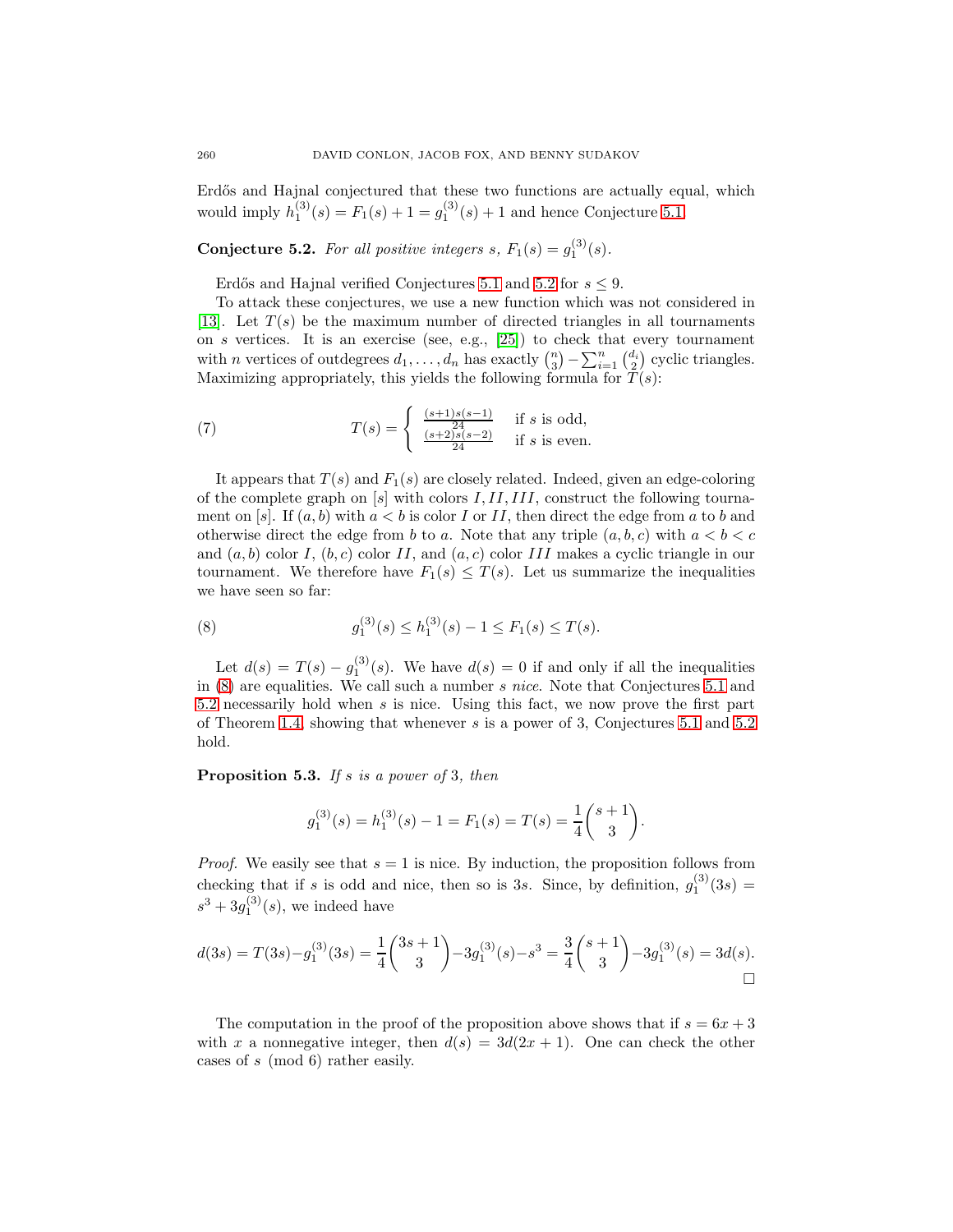**Lemma 5.4.** If x is a positive integer, then

$$
d(6x - 2) = 2d(2x - 1) + d(2x),
$$
  
\n
$$
d(6x - 1) = d(2x - 1) + 2d(2x) + x,
$$
  
\n
$$
d(6x) = 3d(2x),
$$
  
\n
$$
d(6x + 1) = 2d(2x) + d(2x + 1) + x,
$$
  
\n
$$
d(6x + 2) = d(2x) + 2d(2x + 1),
$$
  
\n
$$
d(6x + 3) = 3d(2x + 1).
$$

Note that from this lemma, we can easily determine which values of s are nice. In particular, the nice positive integers up to 100 are

1, 2, 3, 4, 6, 8, 9, 10, 12, 18, 24, 26, 27, 28, 30, 36, 54, 72, 78, 80, 81, 82, 84, 90.

Lemma [5.4](#page-13-3) now allows us to prove the second part of Theorem [1.4.](#page-2-0)

**Proposition 5.5.** For all positive integers s,

$$
h_1^{(3)}(s) = \frac{s^3}{24} + O(s \log s).
$$

*Proof.* Let  $D(s) = d(s) - cs \log s$  with c a sufficiently large constant. Using induction on s and the recursive formula for  $d(s)$  depending on s (mod 6) in Lemma [5.4,](#page-13-3) we get that  $D(s)$  is negative for  $s > 1$ . Indeed, assuming  $s = 6x + 1$  with x a positive integer (the other five cases are handled similarly), we get

$$
D(s) = d(6x + 1) - c(6x + 1) \log(6x + 1)
$$
  
=  $2d(2x) + d(2x + 1) + x - c(6x + 1) \log(6x + 1)$   
<  $2d(2x) + d(2x + 1) - c(6x + 1) \log(2x + 1)$   
<  $2D(2x) + D(2x + 1) < 0$ .

Since  $d(s) = T(s) - g_1^{(3)}(s)$ , this implies that  $T(s)$  and  $g_1^{(3)}(s)$  are always within cs log s of one another. Using the formula for  $T(s)$ , we therefore have that  $h_1^{(3)}(s)$ always lies in an interval of length  $O(s \log s)$  around  $s^3/24$ .

In their attempt to determine  $h_1^{(3)}(s)$ , Erdős and Hajnal consider yet another function. Consider a coloring of the edges of the complete graph on s vertices labeled  $1, \ldots, s$  by two colors I and II which maximizes the number of triangles  $(a, b, c)$  with  $1 \le a < b < c \le s$  such that  $(a, b)$  and  $(b, c)$  have color I, and  $(a, c)$ has color II. Denote this maximum by  $F_2(s)$ . Trivially,  $F_2(s) \geq F_1(s)$ . Erdős and Hajnal thought that "perhaps  $F_2(s) = F_1(s)$ ". As we will show, this is indeed the case for some values of s, but it is not true in general. For example, it is false already for  $s = 5$  and  $s = 7$ . Moreover, we precisely determine  $F_2(s)$  for all values of s.

**Proposition 5.6.** For all positive integers s,  $F_2(s) = T(s)$ .

*Proof.* We first show that  $T(s) \geq F_2(s)$ . Indeed, from a two-coloring with colors I and II of the edges of the complete graph with vertices  $1, \ldots, s$ , we get a tournament on s vertices as follows: if  $(a, b)$  with  $a < b$  is color I, then orient the edge from a to b; otherwise  $(a, b)$  is color II and orient the edge from b to a. Any triangle  $(a, b, c)$ with  $a < b < c$  with  $(a, b)$  and  $(b, c)$  color I and  $(a, c)$  color II is a cyclic triangle in the tournament, and the inequality  $T(s) \geq F_2(s)$  follows.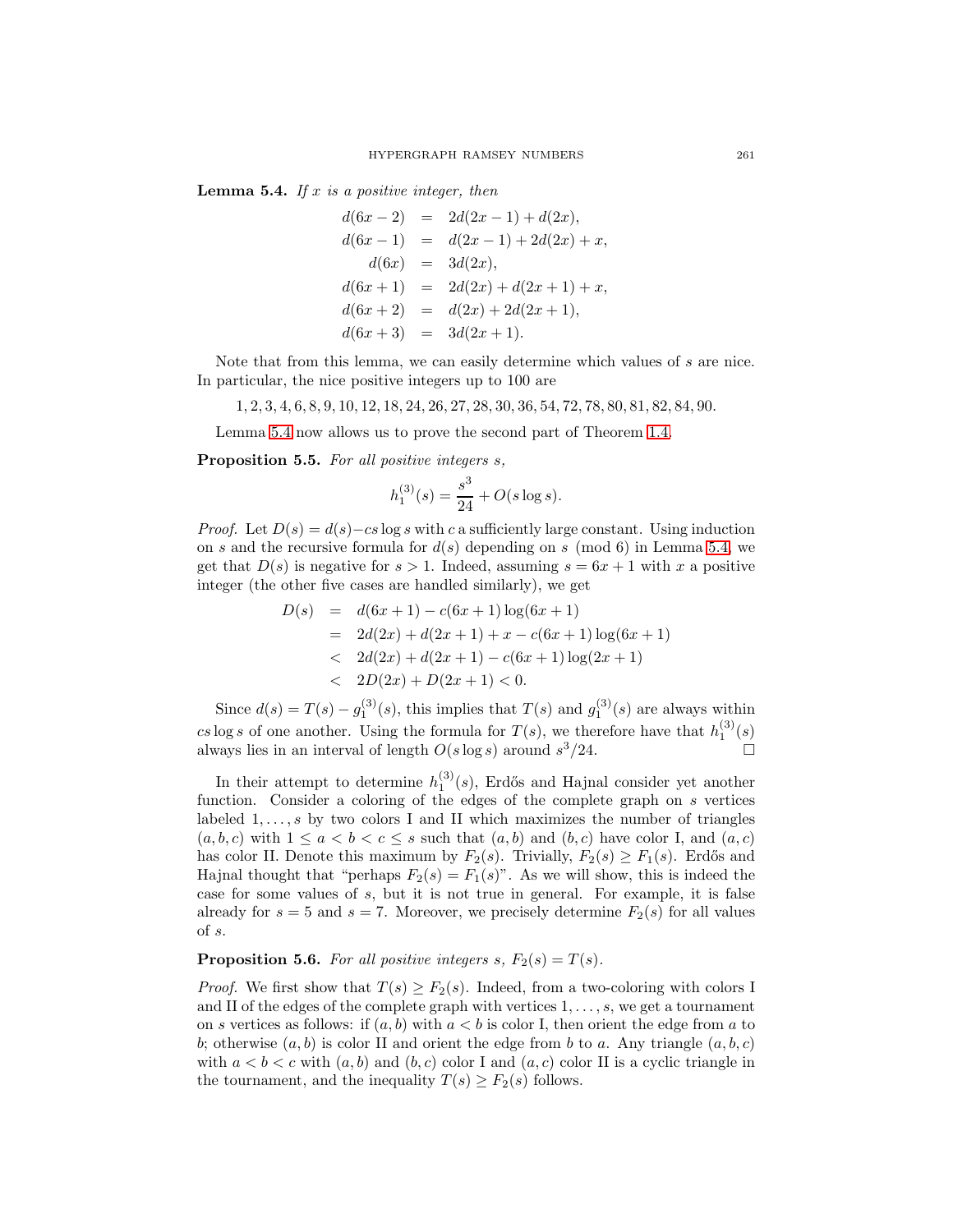We next show that actually  $T(s) = F_2(s)$ . Consider the two-coloring of the edges of the complete graph on s vertices, where  $(a, b)$  is color II if and only if  $b-a$  is even. A simple calculation shows that the number of triangles  $(a, b, c)$  with  $a < b < c$  with  $(a, b)$  and  $(b, c)$  color I and  $(a, c)$  color II in this coloring is precisely the formula [\(7\)](#page-13-4) for  $T(s)$ . Assume s is even (the case s is odd can be treated similarly). For fixed a and c with  $c - a$  even, the number of such triangles containing edge  $(a, c)$  is  $\lfloor \frac{c-a}{2} \rfloor$ . Letting  $c = a + 2i$ , we thus have

$$
F_2(s) \ge \sum_{a=1}^s \sum_{1 \le i \le \lfloor \frac{s-a}{2} \rfloor} i = \sum_{a=1}^s {\lfloor \frac{s-a}{2} \rfloor + 1 \choose 2} = \sum_{j=1}^{s/2} 2 \binom{j}{2} = 2 \binom{\frac{s}{2}+1}{3} = T(s),
$$
  
and hence  $F_2(s) = T(s)$ .

#### 6. Odds and ends

6.1. **Polynomial versus exponential Ramsey numbers.** As we discussed in Section [2,](#page-3-1) the Ramsey number of  $K_4^{(3)} \setminus e$  versus  $K_n^{(3)}$  is at least exponential in n. The hypergraph  $K_4^{(3)} \setminus e$  is a special case of the following construction. Given an arbitrary graph  $G$ , let  $H_G$  be the 3-uniform hypergraph whose vertices are the vertices of G plus an auxiliary vertex v. The edges of  $H_G$  are all triples obtained by taking the union of an edge of  $G$  with vertex  $v$ . For example, by taking  $G$  to be the triangle, we obtain  $K_4^{(3)} \setminus e$ . It appears that the Ramsey numbers  $r(H_G, K_n^{(3)})$ have a very different behavior depending on the bipartiteness of G.

**Proposition 6.1.** If G is a bipartite graph, then there is a constant  $c = c(G)$  such that  $r(H_G, K_n^{(3)}) \leq n^c$ . On the other hand, for nonbipartite G,  $r(H_G, K_n^{(3)}) \geq 2^{c'n}$ for an absolute constant  $c' > 0$ .

*Proof.* Let G be a bipartite graph with t vertices. The classical result of Kövari, Sós, and Turán [\[23\]](#page-19-10) states that a graph with N vertices and at least  $N^{2-1/t}$  edges contains the complete bipartite graph  $K_{t,t}$  with two parts of size t. Therefore, any 3-uniform hypergraph of order  $N$  which contains a vertex of degree at least  $N^{2-1/t}$ contains also a copy of  $H_{K_{t,t}}$  and hence also  $H_G$ . Consider a red-blue edge-coloring C of the complete 3-uniform hypergraph on  $N = (3n)^{2t}$  vertices, and let m denote the number of red edges in C. If  $m \geq N^{3-1/t}$ , then there is a vertex whose red degree is at least  $3m/N \geq N^{2-1/t}$ , which by the above remark gives a red copy of  $H_G$ . Otherwise,  $m < N^{3-1/t}$  and we can use a well-known Turán-type bound to find a large blue set in coloring  $C$ . Indeed, it is well known (see, e.g., Chapter 3, Exercise 3 in [\[2\]](#page-18-8)) that a 3-uniform hypergraph with N vertices and  $m \geq N$  edges has an independent set (i.e., set with no edges) of size at least  $\frac{N^{3/2}}{3m^{1/2}}$ . Thus, the hypergraph of red edges has an independent set of size at least

$$
\frac{N^{3/2}}{3m^{1/2}} > \frac{N^{3/2}}{3(N^{3-1/t})^{1/2}} = \frac{1}{3}N^{1/(2t)} = n,
$$

which clearly is a blue set.

To prove the second part of this proposition, we use a construction of Erdős and Hajnal mentioned in the introduction. Suppose that G is not bipartite, so it contains an odd cycle with vertices  $\{v_1, \ldots, v_{2i+1}\}$  and edges  $\{v_j, v_{j+1}\}$  for  $1 \le j \le k$  $2i + 1$ , where  $v_{2i+2} := v_1$ . We start with a tournament T on [N] with  $N = 2^{c'n}$ which contains no transitive tournament of order  $n$ . As we already mentioned, for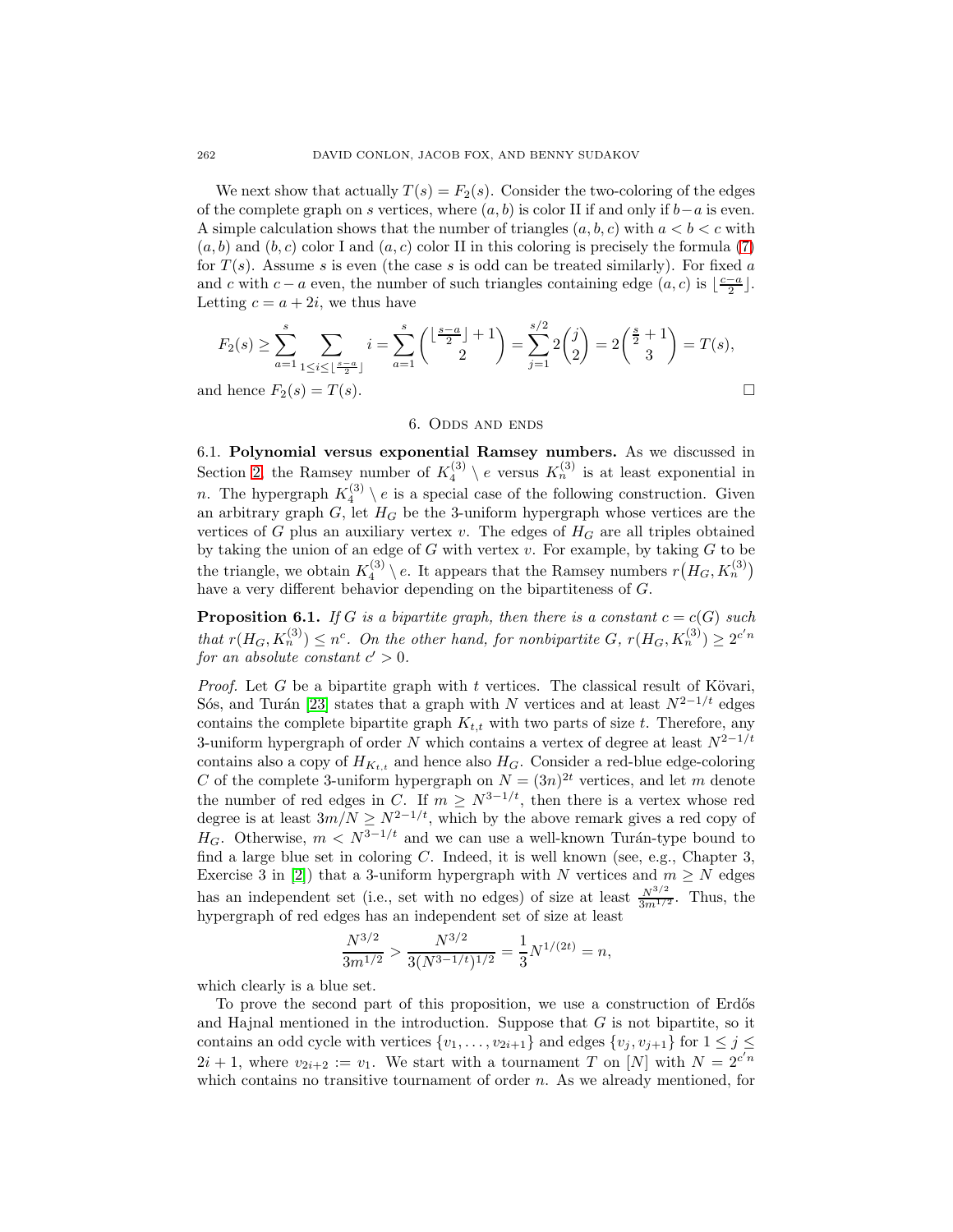sufficiently small  $c'$ , a random tournament has this property with high probability. Color the triples from  $[N]$  red if they form a cyclic triangle in T and blue otherwise. Clearly, this coloring does not contain a blue set of size  $n$ . Suppose it contains a red copy of  $H_G$ . This implies that T contains  $2i+2$  vertices  $v, u_1, \ldots, u_{2i+1}$  such that all the triples  $(v, u_j, u_{j+1})$  form a cyclic triangle. Then, the edges  $(v, u_j)$  and  $(v, u_{j+1})$ have opposite orientation (one edge oriented towards  $v$  and the other oriented from v). Coloring the vertices  $u_i$  by 0 or 1 depending on the direction of edge  $(v, u_i)$ gives a proper 2-coloring of an odd cycle, a contradiction.

6.2. **Discrepancy in hypergraphs.** Despite the fact that Erd˝os [\[12\]](#page-18-9) (see also the book [\[5\]](#page-18-6)) believed that  $r_3(n, n)$  is closer to  $2^{2^{cn}}$ , together with Hajnal [\[14\]](#page-18-5) they discovered the following interesting fact about hypergraphs, which may indicate the opposite. They proved that there are  $c, \epsilon > 0$  such that every 2-coloring of the triples of an N-set contains a set of size  $s>c(\log N)^{1/2}$  which contains at least  $(1/2 + \epsilon) {s \choose 3}$  3-sets in one color. That is, the set of size s deviates from having density  $1/\tilde{2}$  in each color by at least some fixed positive constant. Erdős further remarks that he would begin to doubt that  $r_3(n, n)$  is double-exponential in n if one can prove that in any 2-coloring of the triples of the N-set, it contains some set of size  $s = c(\eta)(\log N)^{\epsilon}$  for which at least  $(1 - \eta)\binom{s}{3}$  triples have the same color. We prove the following result, which demonstrates this if we allow  $\epsilon$  to decrease with  $\eta$ .

<span id="page-16-0"></span>**Proposition 6.2.** For  $\eta > 0$  and all positive integers r and k, there is a constant  $\beta = \beta(r, k, \eta) > 0$  such that every r-coloring of the k-tuples of an N-element set has a subset of size  $s > (\log N)^{\beta}$  which contains more than  $(1 - \eta) {s \choose k}$  k-sets in one color.

These results can be conveniently restated in terms of another function intro-duced by Erdős in [\[12\]](#page-18-9). Denote by  $F^{(k)}(N,\alpha)$  the largest integer for which it is possible to split the k-tuples of an N-element set S into two classes so that for every  $X \subset S$  with  $|X| \ge F^{(k)}(N, \alpha)$ , each class contains more than  $\alpha { |X| \choose k}$  k-tuples of X. Note that  $F^{(k)}(N,0)$  is essentially the inverse function of the usual Ramsey function  $r_k(n, n)$ . It is easy to show that for  $0 \leq \alpha < 1/2$ ,

$$
c(\alpha)\log N < F^{(2)}(N,\alpha) < c'(\alpha)\log N.
$$

As Erdős points out, for  $k \geq 3$  the function  $F^{(k)}(N, \alpha)$  is not well understood. If  $\alpha = 1/2 - \epsilon$  for sufficiently small  $\epsilon > 0$ , then the result of Erdős and Hajnal from the previous paragraph (for general  $k$ ) demonstrates

$$
c_k(\epsilon) (\log N)^{1/(k-1)} < F^{(k)}(N, \alpha) < c'_k(\epsilon) (\log N)^{1/(k-1)}.
$$

On the other hand, since  $F^{(k)}(N,0)$  is the inverse function of  $r_k(n,n)$ , then the old conjecture of Erd˝os, Hajnal, and Rado would imply that

$$
c_1 \log_{(k-1)} N < F^{(k)}(N,0) < c_2 \log_{(k-1)} N,
$$

where we recall that  $\log_{(t)} N$  denotes the t times iterated logarithm function. Assuming the conjecture, as  $\alpha$  increases from 0 to 1/2,  $F^{(k)}(N,\alpha)$  increases from  $\log_{(k-1)} N$  to  $(\log N)^{(1/(k-1))}$ . Erdős [\[5\]](#page-18-6) asked (and offered a \$500 cash reward) if the change in  $F^{(k)}(N,\alpha)$  occurs continuously, or are there jumps? He suspected the only jump occurs at  $\alpha = 0$ . If  $\alpha$  is bounded away from 0, Proposition [6.2](#page-16-0)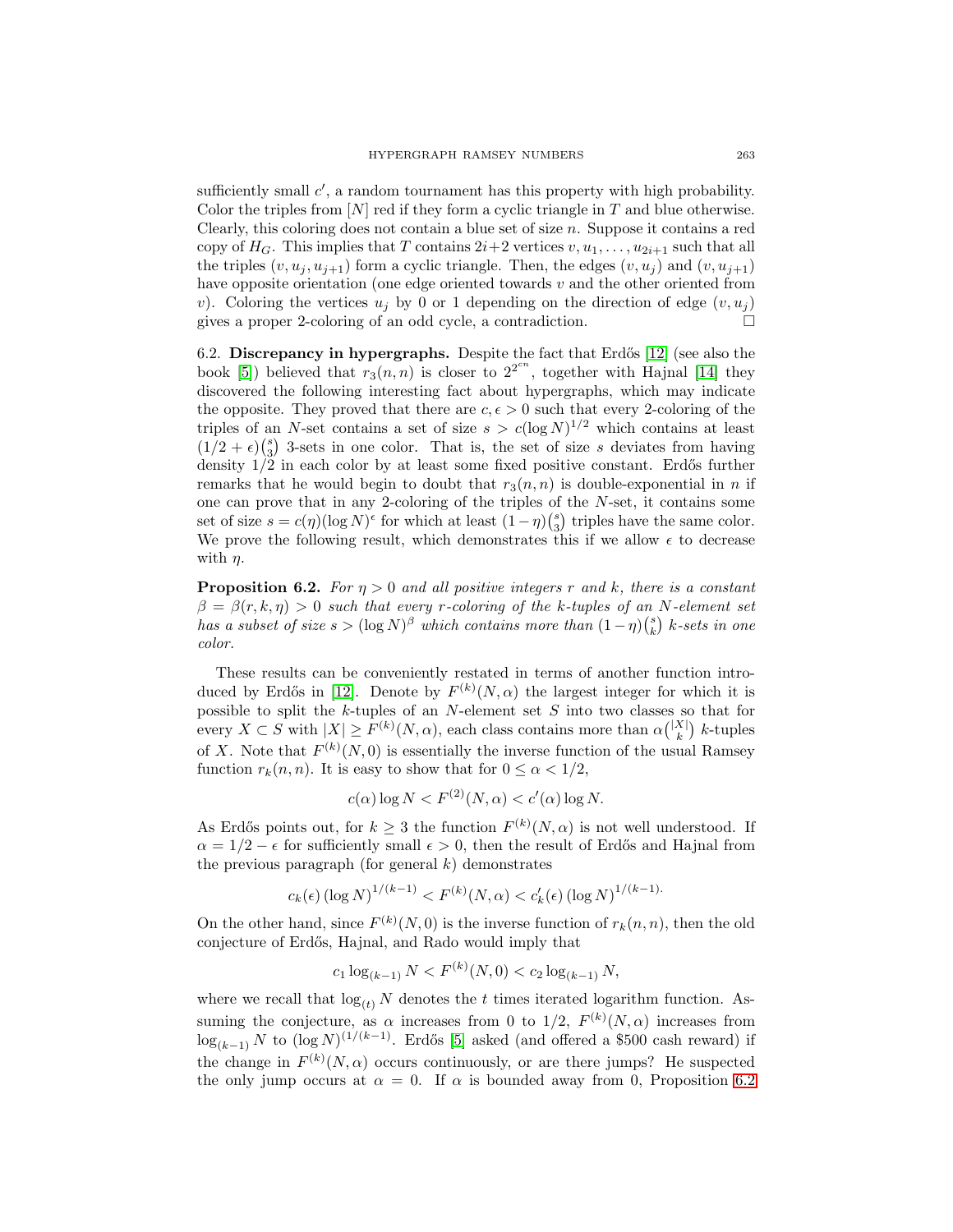demonstrates that  $F^{(k)}(N,\alpha)$  already grows as some power of log N. That is, for each  $\alpha > 0$  and k, there are  $c, \epsilon > 0$  such that  $F^{(k)}(N, \alpha) > c(\log N)^{\epsilon}$ .

We will deduce Proposition [6.2](#page-16-0) from a result about the r-color Ramsey number of a certain  $k$ -uniform hypergraph with  $n$  vertices and edge density almost one. The Ramsey number  $r(H; r)$  of a k-uniform hypergraph H is the minimum N such that every r-edge-coloring of the  $k$ -tuples of an N-element set contains a monochromatic copy of H. The blow-up  $K_{\ell}^{(k)}(n)$  is the k-uniform hypergraph whose vertex set consists of  $\ell$  parts of size n and whose edges are all k-tuples that have their vertices in some k different parts. Note that  $K_{\ell}^{(k)}(n)$  has  $\ell n$  vertices and  $\binom{\ell}{k} n^k \geq \left(1-\binom{k}{2}/\ell\right) \binom{\ell n}{k}$  edges. In particular, as  $\ell$  grows with k fixed, the edge density of  $K_{\ell}^{(k)}(n)$  goes to 1. Therefore, Theorem [6.2](#page-16-0) is a corollary of the following result.

**Proposition 6.3.** For all positive integers r, k, l, there is a constant  $c = c(r, k, l)$ such that

$$
r\big(K_{\ell}^{(k)}(n);r\big) \le e^{cn^{\ell}}.
$$

*Proof.* Consider an *r*-coloring of  $\binom{[N]}{k}$  with  $N = e^{cn^{\ell-1}}$  and  $c = (2r \cdot \binom{t}{\ell})^{\ell-1}$ , where t is the r-color Ramsey number  $r(K_{\ell}^{(k)}; r)$ . The proof uses a simple trick which appears in  $[11]$  and later in  $[22]$ . By definition, every vertex subset of size t contains a monochromatic set of size  $\ell$ . Since each monochromatic set of size  $\ell$  is contained in  $\binom{N-\ell}{t-\ell}$  subsets of size t, the number of monochromatic sets of size  $\ell$  is at least

$$
\binom{N}{t}/\binom{N-\ell}{t-\ell} = \binom{t}{\ell}^{-1}\binom{N}{\ell}.
$$

By the pigeonhole principle, there is a color  $1 \leq i \leq r$  for which there are at least  $\frac{1}{r} {t \choose \ell}^{-1} {N \choose \ell}$  monochromatic sets of size  $\ell$  in color *i*. Define the  $\ell$ -uniform hypergraph G with vertex set  $[N]$  whose edges consist of the monochromatic sets of size  $\ell$  in color  $i$  in our r-coloring. We have just shown that hypergraph  $G$  with  $N$  vertices has at least  $\frac{1}{r} {t \choose \ell}^{-1} {N \choose \ell} \ge \epsilon \frac{N^{\ell}}{\ell!}$  edges with  $\epsilon = \frac{1}{2r} {t \choose \ell}^{-1}$ . A standard extremal lemma for hypergraphs (see, e.g., [\[9\]](#page-18-11), [\[26\]](#page-19-12)) demonstrates that any  $\ell$ -uniform hypergraph with N vertices and at least  $\epsilon \frac{N^{\ell}}{\ell!}$  edges with  $(\ln N)^{-1/(\ell-1)} \leq \epsilon \leq \ell^{-3}$  contains a complete  $\ell$ -uniform  $\ell$ -partite hypergraph with parts of size  $\lfloor \epsilon (\ln N)^{1/(\ell-1)} \rfloor$ . (An  $l$ -uniform hypergraph is  $l$ -partite if there is a partition of the vertex set into  $l$  parts such that each edge has exactly one vertex in each part.) In particular, G contains a complete  $\ell$ -uniform  $\ell$ -partite hypergraph with parts of size  $\lfloor \epsilon (\ln N)^{1/(\ell-1)} \rfloor = n$ , where we use that  $\epsilon = c^{-1/(\ell-1)}$ . The vertices of this complete  $\ell$ -uniform  $\ell$ -partite hypergraph with  $n$  vertices in each part in  $G$  are the vertices of a monochromatic  $K_{\ell}^{(k)}(n)$  in color *i*, completing the proof.

Finally we want to mention another problem of Erdős related to the growth of Ramsey numbers of complete 3-uniform hypergraphs. Erdős [\[10\]](#page-18-12) (see also [\[12\]](#page-18-9) and [\[5\]](#page-18-6)) asked the following problem.

**Question 6.4.** Suppose  $|S| = N$  and the triples from S are split into two classes. Does there exist a pair of subsets  $A, B \subset S$  with  $|A| = |B| \ge c(\log N)^{1/2}$  such that all triples from  $A \cup B$  that hit both A and B are in the same class?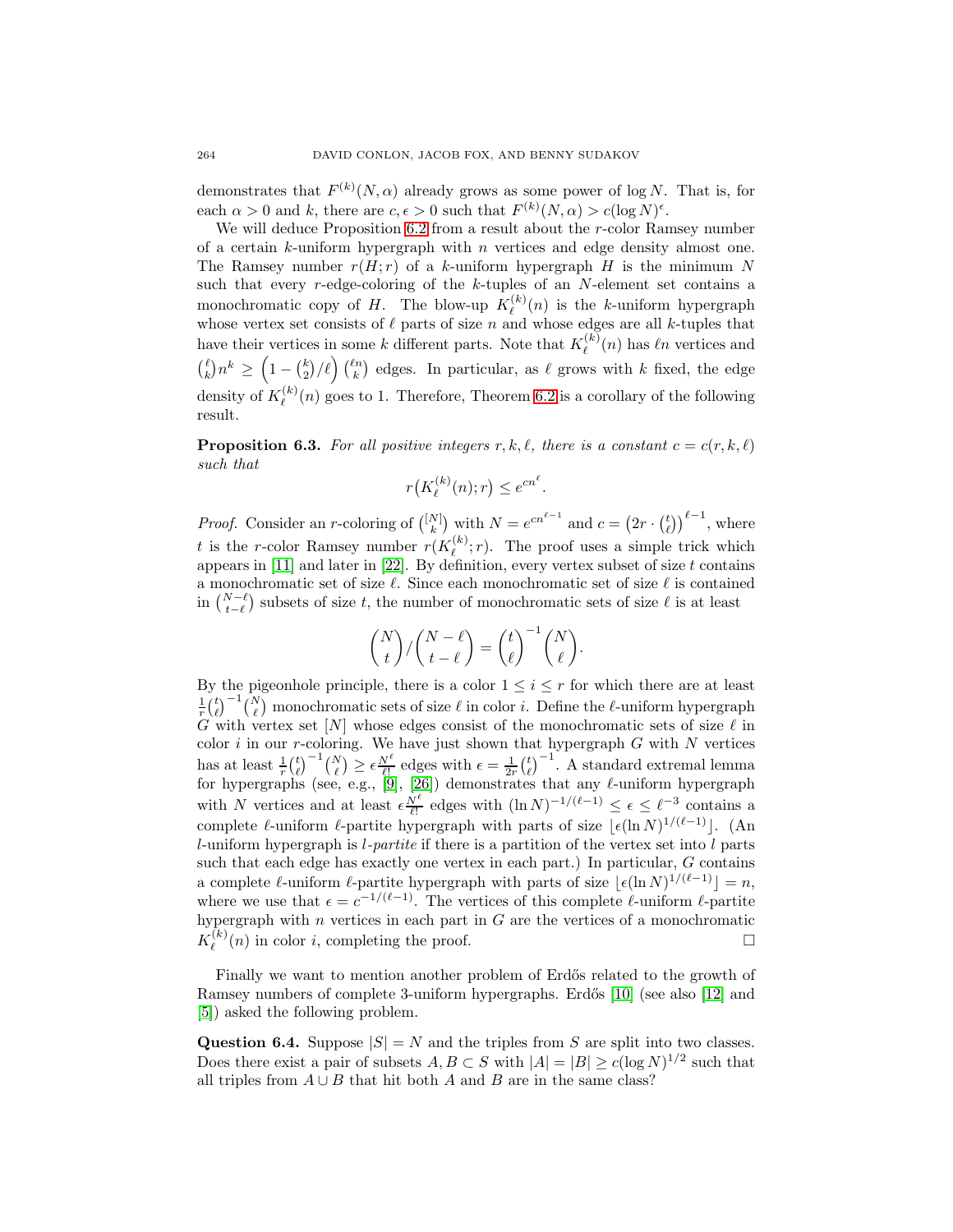Erdős showed that the answer is yes under the weaker assumption that only the triples with two vertices in  $A$  and one vertex in  $B$  must be monochromatic. Although this question is still open, we would like to mention that the answer to it is no if the triples of S are split into four classes instead of two. Indeed, in  $[7]$ , we found a 3-uniform hypergraph  $C_n$  on  $n$  vertices which is much sparser than the complete hypergraph  $K_n^{(3)}$  and whose four-color Ramsey number satisfies  $r(C_n; 4) > 2^{2^{c_1 n}}$ . Let  $V = \{v_1, \ldots, v_n\}$  be a set of vertices and let  $C_n$  be the 3-uniform hypergraph on V whose edge set is given by  $\{v_i, v_{i+1}, v_j\}$  for all  $1 \leq i, j \leq n$ . (Note that when  $i = n$ , we consider  $i + 1$  to be equal to 1.) When n is even, the vertices of  $C_n$  can be partitioned into two subsets A and B (with  $v_i \in A$  if and only if i is even) of size  $n/2$  such that all edges of  $C_n$  hit both A and B. Thus, a four-coloring of the triples of [N] with  $N = 2^{2^{c_1 n}}$  and with no monochromatic copy of  $C_n$  also does not contain a pair  $A, B \subset [N]$  with  $|A| = |B| = \frac{1}{2c_1} \log \log N$  such that all triples that hit both  $A$  and  $B$  are in the same class.

#### **ACKNOWLEDGMENTS**

The results in Section 6.1 were obtained in collaboration with Noga Alon, and we thank him for allowing us to include them here. We also thank N. Alon and D. Mubayi for interesting discussions, and the anonymous referee for very useful comments.

#### **REFERENCES**

- <span id="page-18-2"></span>[1] M. Ajtai, J. Komlós, and E. Szemerédi, A note on Ramsey numbers, *J. Combinatorial Theory*, Ser. A **29** (1980), 354–360. M[R600598 \(82a:05064\)](http://www.ams.org/mathscinet-getitem?mr=600598)
- <span id="page-18-8"></span>[2] N. Alon and J. H. Spencer, **The probabilistic method,** 2nd ed., Wiley, 2000. M[R1885388](http://www.ams.org/mathscinet-getitem?mr=1885388) [\(2003f:60003\)](http://www.ams.org/mathscinet-getitem?mr=1885388)
- <span id="page-18-4"></span><span id="page-18-3"></span>[3] T. Bohman, The Triangle-Free Process, Advances in Mathematics **221** (2009), 1653–1677.
- [4] H. Burkill and L. Mirsky, Monotonicity, J. Math. Anal. Appl. **41** (1973), 391–410. M[R0335714 \(49:494\)](http://www.ams.org/mathscinet-getitem?mr=0335714)
- <span id="page-18-6"></span>[5] F. Chung and R. Graham, **Erd˝os on Graphs. His Legacy of Unsolved Problems**,AK Peters, Ltd., Wellesley, MA, 1998. M[R1601954 \(99b:05031\)](http://www.ams.org/mathscinet-getitem?mr=1601954)
- <span id="page-18-1"></span>[6] D. Conlon, A new upper bound for diagonal Ramsey numbers, Annals of Mathematics, to appear.
- <span id="page-18-13"></span>[7] D. Conlon, J. Fox, and B. Sudakov, Ramsey numbers of sparse hypergraphs, Random Structures and Algorithms **35** (2009), 1–14.
- <span id="page-18-0"></span>[8] P. Erdős, Some remarks on the theory of graphs, *Bull. Amer. Math. Soc.* **53** (1947), 292–294. M[R0019911 \(8:479d\)](http://www.ams.org/mathscinet-getitem?mr=0019911)
- <span id="page-18-11"></span>[9] P. Erd˝os, On extremal problems of graphs and generalized graphs, Israel J. Math. **2** (1964), 183–190. M[R0183654 \(32:1134\)](http://www.ams.org/mathscinet-getitem?mr=0183654)
- <span id="page-18-12"></span>[10] P. Erdős, Topics in combinatorial analysis, Proceedings of the Second Louisiana Conference on Combinatorics, Graph Theory and Computing (Louisiana State Univ., Baton Rouge, 1971), pp. 2–20, Louisiana State University, Baton Rouge, LA, 1971.
- <span id="page-18-10"></span>[11] P. Erdős, On some extremal problems on r-graphs, *Discrete Math.* **1** (1971/72), 1-6. M[R0297602 \(45:6656\)](http://www.ams.org/mathscinet-getitem?mr=0297602)
- <span id="page-18-9"></span>[12] P. Erdős, Problems and results on graphs and hypergraphs: similarities and differences, in Mathematics of Ramsey theory, Algorithms Combin., Vol. 5 (J. Nešetřil and V. Rödl, eds.) 12–28. Berlin: Springer-Verlag, 1990. M[R1083590](http://www.ams.org/mathscinet-getitem?mr=1083590)
- <span id="page-18-7"></span>[13] P. Erdős and A. Hajnal, On Ramsey like theorems, Problems and results, Combinatorics (Proc. Conf. Combinatorial Math., Math. Inst., Oxford, 1972), pp. 123–140, Inst. Math. Appl., Southend-on-Sea, 1972. M[R0337636 \(49:2405\)](http://www.ams.org/mathscinet-getitem?mr=0337636)
- <span id="page-18-5"></span>[14] P. Erdős and A. Hajnal, Ramsey-type theorems, *Discrete Appl. Math.* **25** (1989), 37–52. M[R1031262 \(90m:05091\)](http://www.ams.org/mathscinet-getitem?mr=1031262)